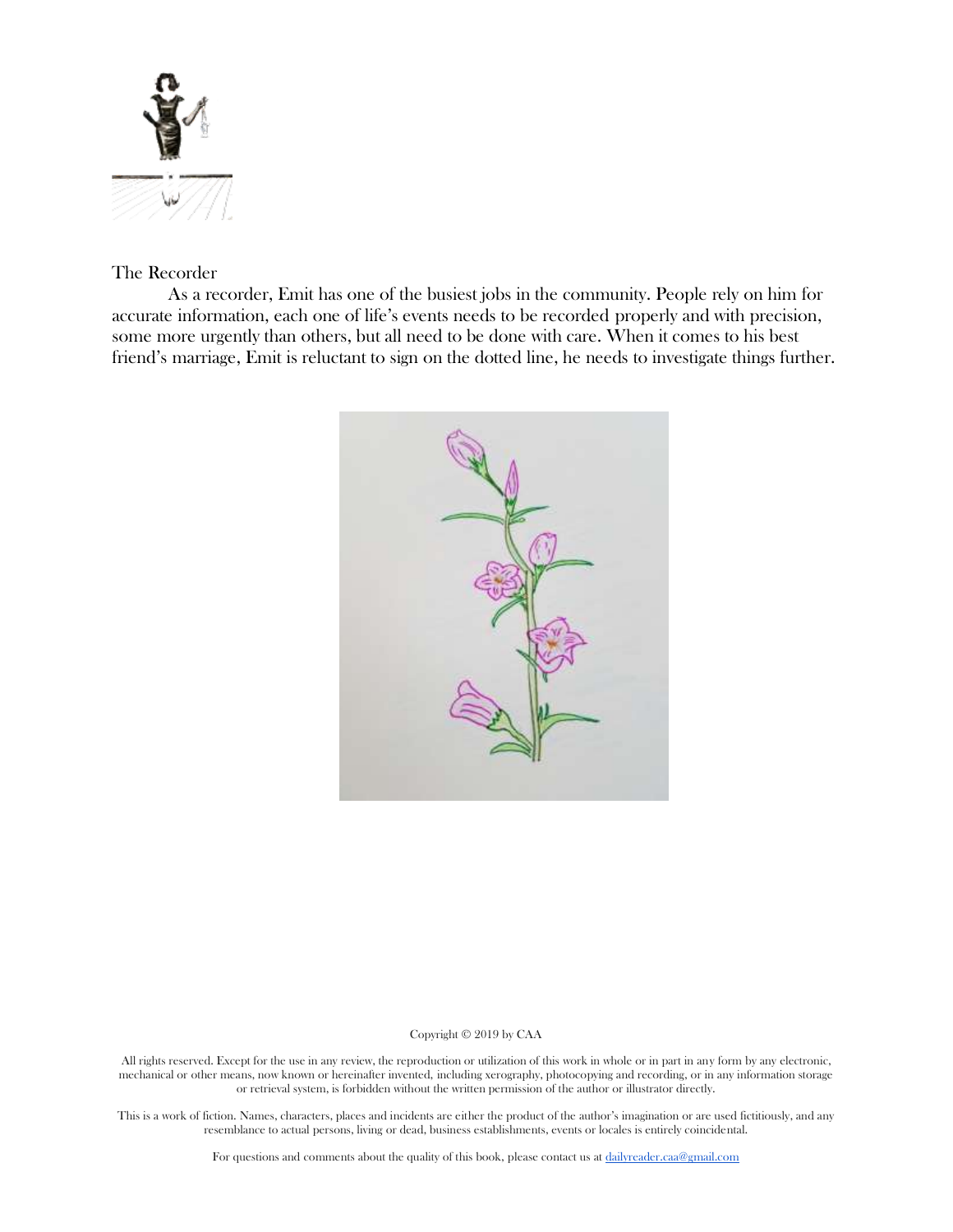

Emit looks at the information in front of him. He knows he has to record the information, he knows he has to make this event official, but he also knows, in his heart, he can't. There is something wrong here, he has been taught all his life that his calling is to be a recorder. Everyone in the community has a purpose, and his is to record all the life-cycle events, as well as smaller events that happen. Starting from the birth of a new child and includes everything there could possibly be in that person's life. He has always done this with a happiness in his heart, but not today.

He witnessed the wedding, as is his job, he saw to it that each sacred item was handled properly but this wedding should not have taken place, he knows that deep into his core. He has one week to record each event, if he doesn't, then the couple is no longer married. Tomorrow is the last day. Every time he looks at the record book and at the license he has to sign to say things are recorded, he can't.

"Oh Miranda, what would you do? You would know. Why do you have to be so far away? Some days, I still need you around," he slumps down onto his chair and begins to rock feverishly. His mother, Miranda, was always able to calm in down on these rough days.

The chime on the clock awakens him from his thoughts. "I must go to the Elders but I don't have a lot of time. I will go to see the Elder Waller, he will know. He always seems to know about these special issues." Confident in his decision, Emit grabs his travel bag and proceeds out the door to find the Elder Waller.

 $\sim$   $\sim$   $\sim$ 

The road to the Elders is not always easy, one only knows it's the right time to go when the road is smooth and laid out in front of the person traveling. Each turn he takes has been the right decision, no backtracking, no obstacles to overcome, he is being led straight to where he needs to be today, this makes Emit feel better. The Elder Waller's house is in view. He approaches slowly and goes around to the back of the house where visitors are accepted, or not. He will sit and wait until his turn. Emit chooses to sit down on the stone walkway in front of the garden with the bell flowers and where the songbirds are in abundance.

Here he is quiet, here he gathers his thoughts so he can phrase his questions and concerns properly. An Elder doesn't always like long stories, so he needs to make his words concise and accurate. But how does one describe a feeling? How does one put into words that their innards are dancing but not in a comfortable way like when a child is born? Emit sits and waits.

The Elder Waller knows when Emit approaches, he always knows when someone comes or even wants to come, it is up to him to make the path smooth or bumpy. He watches to see what Emit is doing, when he sees Emit sit down, he knows the boy needs to gather his thoughts, he will watch and wait.

"Yarmuse, he can't wait longer, he has a job to do. Less than one day left," his wife points out.

"Oh, my heavens, you are right my dear. Right as always, you are. Will he be ok with this? It's not easy to watch, but he needs to see this, at least once," Yarmuse says.

# Copyright © 2019 by (CAA

All rights reserved. Except for the use in any review, the reproduction or utilization of this work in whole or in part in any form by any electronic, mechanical or other means, now known or hereinafter invented, including xerography, photocopying and recording, or in any information storage or retrieval system, is forbidden without the written permission of the author or illustrator directly.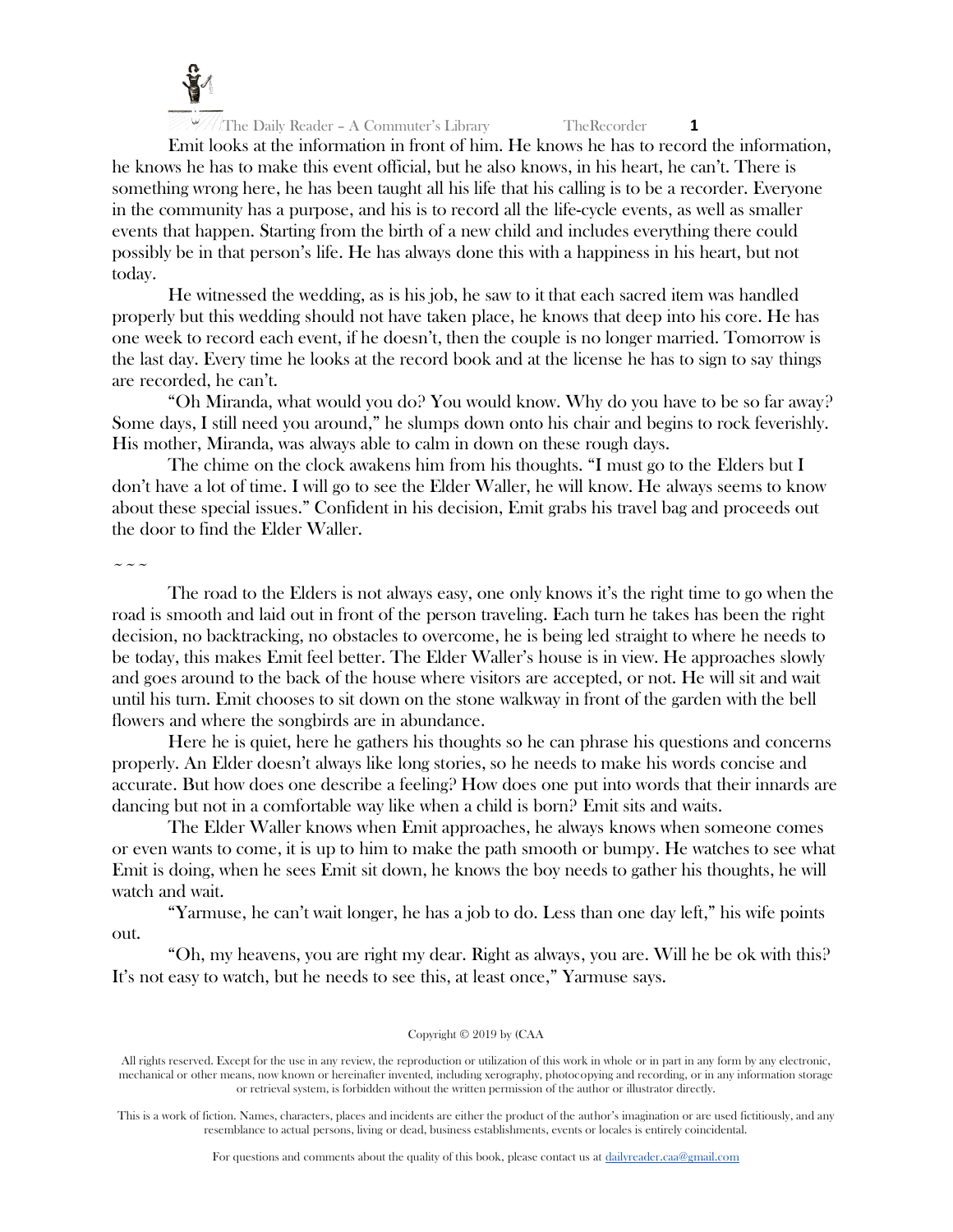

"I don't know. He is a fragile soul but he is strong at the same time. He is the most cautious with his recordings as we've seen in a long time, and we have all benefited from that caution more than once. Remember the wedding he actually stopped?" Jeanuse asks.

Yarmuse bows his head forward in remembrance. The groom did not take kindly to being broken up with, especially in a front of a crowd and then a week later, he was arrested for spilling his magics into the belly of the mountain. No longer wanting to be a part of his people. He had assumed she wanted the same thing but she is an enchantress, who wouldn't want to stay with your people when your greatest gift is to give happy dreams to children? She never minded her lot in their insular lives, but the groom? He found them to be a burden. Now he sits in a cell and thinks all day, about what he threw out and about what, if anything, he can still get back.

Yarmuse takes his shoes off, he needs to feel nature to do what he has to do today, and walks over to Emit, he sits down next to his young friend. "Emit, you are torn by this latest wedding, I can tell. Tell me what troubles you, I know what troubles others but I need to know from you, specifically, what you see or don't see," Yarmuse rests his hand on the shoulder nearest to him.

"I have sat here for two hours, I have no words to describe how I feel. It's wrong, it was wrong at the pronouncement and no one would hear me, it is even more wrong now. Please Elder Waller, you have to help me set this straight, or what good is a recorder who no longer trusts his own recordings?" Emit exhales.

"Draw me a book Emit. Over there in the sand," Yarmuse points to the patch in front of them and hands Emit a small stick in which to draw with.

Emit does as he is asked, he takes the stick and draws a rectangle that resembles an open book, complete with a page being turned. "Now, take the water from one of the bell flowers and pour it on one side," Yarmuse says, Emit, again, does what is asked of him. His drawing now looks like a book made of glass.

"Turn that page Emit, we need to see what is going on in the house that troubles you so," the Elder Waller points to the page on the right.

As Emit turns the right page over to the left an image shows up on the left side. After only a moment, they are watching Hatch and his new wife Pearlesce in their own kitchen. "Now reach over to your left and take a conch shell and place it on the top left corner so we can hear them.

"A baby, we need a baby to make us a family," Pearlesce complains.

"We cannot have a baby now, we have not received our papers yet. It is not wise to produce a child without the papers," Hatch points out.

"To the river with the paper, I need a baby Hatch. We got married so I can have children, it is your job as my husband to do so and yet you avoid me in the bedroom. Nervous you can't perform?" she teases him.

"No," he says softly.

"You know something I don't?" her voice now scratchy, like one who is much older. Emit looks to Elder Waller, "You see, something is wrong." "Wait, it will be revealed," he answers slowly.

# Copyright © 2019 by (CAA

All rights reserved. Except for the use in any review, the reproduction or utilization of this work in whole or in part in any form by any electronic, mechanical or other means, now known or hereinafter invented, including xerography, photocopying and recording, or in any information storage or retrieval system, is forbidden without the written permission of the author or illustrator directly.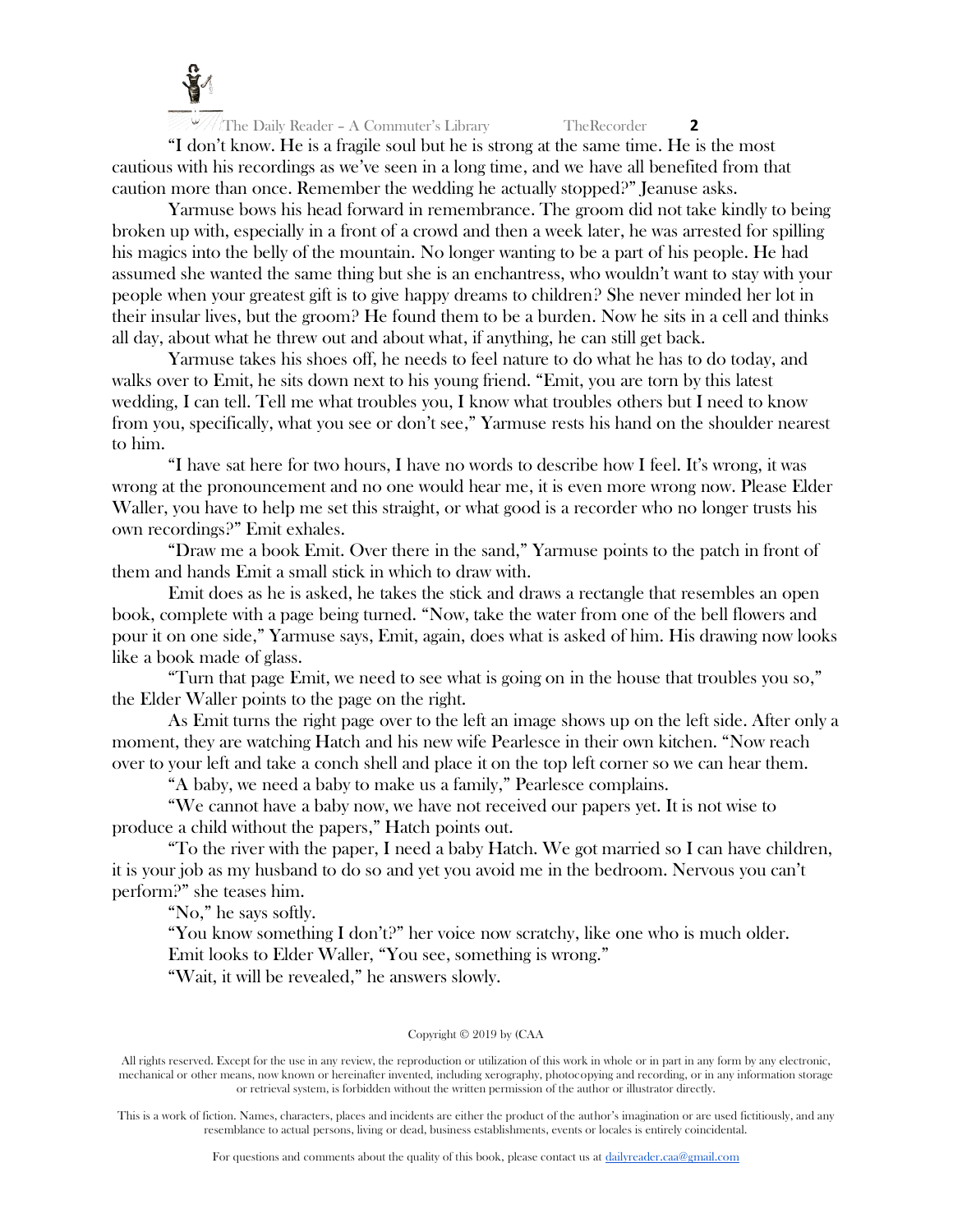

Emit looks back at the on-goings in Hatch's kitchen. He sees Hatch fighting himself. He is holding on to his head and shaking it. Emit looks to the elder, he shakes his head and points again to the book's page. Emit watches with concern for his childhood friend.

"Why can't you be in my bed?" Pearlesce asks one more time, this time she hovers over him as he has sat down at the table holding onto his mouth. No, Emit realizes, he is holding in his words, trying to control them so they don't come out. He is losing the battle, she is getting closer to him, a blue cloud appears above her head. Emit moves back so as not to be affected by this sight.

"Yes, Emit, I see the cloud too. She is an evil one. That blue is not natural. She needs a child, not only wants one. Her cloud is blue because she is losing her strength and needs to procreate soon, so that she does not die. The mother is dyeing, we will see it soon enough. He can't fight this, his words will have to come, against his own will," Yarmuse says quietly as he puts a hand on Emit's shoulder to keep him from leaving his post, he must learn the truth. The truth about the girl has been revealed, now he must learn the truth about his friend.

Emit watches as Hatch struggles with formulating his words in the right way. Only an evil one can force the truth out of someone, her voice calls the words, he can see the heat in the room rising. Hatch is moments away from saying all that he does not want to say. What could he be holding back? Emit wonders.

Emit watches as a tear runs down his cheek, Hatch sits up and shakes his head, he is too tired to fight her, she sits in front of him. "Yesssssss," she hisses out.

"I cannot lay with you, as my heart is with another. We were only married because my father owes his life to your father; that is all. Many years ago, in the big war my father was caught by the enemy. He was tied to a stake and left there for our people to find, dead. You see, my father was not a high-ranking person and the rules of war are you can't kill anyone not important enough, so he was saved because of that, but he would die if he was left there for too long and that was considered ok.

Your father was a high-ranking officer, the kind that the enemy could not only kill but also hold for ransom. It is someone like him they were after. They would have easily traded if the situation came to it. However, your father and his men found my father in the realm of the beasts just outside their own camp. Standing on his tiptoes being supported by a stake in the ground and tied to it around his chest. My father was losing his fight for life. It was getting to be too late if another sun set.

Your father saw the birds hovering over him and heard what they were saying. He knew that the animals were getting ready to enjoy my father's flesh. Your father's men distracted the guards long enough for my father to be freed by your father, he then left his hat there to prove that my father was taken by a higher rank. The guards were tied to their own chairs and made to watch.

Now, so many years later, your father went searching for a husband for his only daughter. Knowing that my father had only one son and that I was not married yet, I was drafted to be your husband. I have no love for you, there is another," Hatch lays his head on the table. His has no energy at all left. This is taking so much out of him, he doesn't know what else to do.

Emit is watching with a heavy heart. His oldest and dearest friend has done something only their kind dream of. He has listened to his heart, he has found his heart's other half in another.

# Copyright © 2019 by (CAA

All rights reserved. Except for the use in any review, the reproduction or utilization of this work in whole or in part in any form by any electronic, mechanical or other means, now known or hereinafter invented, including xerography, photocopying and recording, or in any information storage or retrieval system, is forbidden without the written permission of the author or illustrator directly.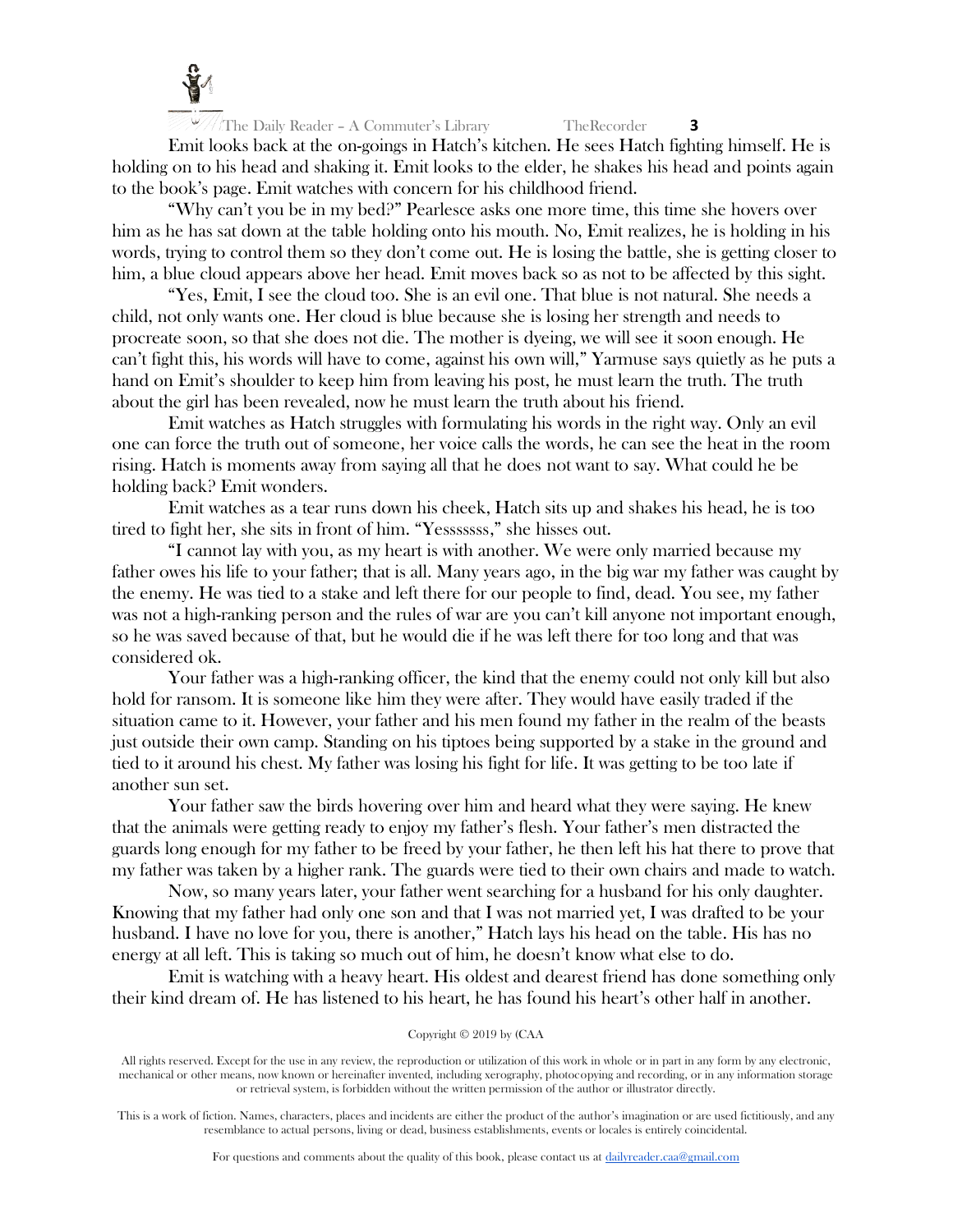

The Daily Reader – A Commuter's Library TheRecorder **4** Usually it's up to the elders to help the hearts find each other. But obligation came first, and Hatch did what all good citizens would do. Honor bound first. Heart bound is for the lucky few.

He watches a few more minutes, "It seems she is letting him get his steam back, it takes a lot out of a person to speak against their will I suppose," Emit says quietly to the Elder Waller.

Yarmuse speaks in a tone of voice that sounds as if he is meditating, "turn the page to the right," Emit does as instructed, he sees Hatch's father and mother, "Use a second shell to hear them," Yarmuse continues

Emit does as he is told and listens intensely to what is being said. Hatch's father in law is very distraught he is waving his hands in the air and watches his wife on her bed, possibly her death bed, when he sees the blue smoke come into the room and turn into an amber glow, he knows the truth. Hatch's father calls out, "My angel! You killed my angel" his eyes bore into his wife.

Now she is the one who cannot speak a lie, "I needed to live on, you were the one who was supposed to give me many, you only gave me one!" she calls back to him. "Killed is an ugly word, I could not get to you if she was in the way," she sneered at him. "Why isn't my daughter with child? What kind of weird man have you married her off to? She must be with child soon," her voice sounding more and more threatening, yet weaker at the same time.

Emit looks to Elder Waller for clarification. Still in his meditative voice, he answers, "An evil one can't break love, they cannot penetrate it at all, but they can swoop right in and grab hold of grief. It's the strongest of emotions a man can have for a woman, his other half. This man loved another, he was destined to be with her but she was taken away, the evil one literally sucked all the life out of her. In his grief, she approached him and consoled him. She thought he would give her many girls, evil ones can only go through the women, men, to them, are useless, he gave her four boys and only this one girl. But each birthing takes energy from her and with this last one finally being a girl, she has had to wait all this time to marry her off. Her powers only weaken with time not grow, they need to procreate to keep themselves going. This evil one is resting in the head of the mother and now in the heart of the daughter but should the daughter not become with child soon, she will die too. Once they hit a certain age, procreation is a must or they lose all their powers."

"What, what will happen to Hatch's wife if she is not with child? I don't think I can be responsible for a death, it is too hard on my heart," Emit looks for solace.

"My dear Emit, it is war with these evil ones, there are so few left, we don't know who they are anymore, your insides told you this should not be recorded, and now we have proof it should not. We have to let this one go. Her essence will leave the mother first, Pearlesce's father I'm afraid, will grieve all over again for his first love. But this time his sons will know and they will be able to help him through all that he grieves for.

The daughter needs the energy of new life inside of her to survive her own mother's death. If not, she too will wither away, unless we find a biter to find her first. He can release the evil energy and it will dissipate into nothingness, she will be gone all the same. Pearlesce will be able to live a life she never knew she had or wanted. It will be like discovering yourself for the first time. She will no longer even want Hatch, or need him. All will be well," Yarmuse explains as simply as

#### Copyright © 2019 by (CAA

All rights reserved. Except for the use in any review, the reproduction or utilization of this work in whole or in part in any form by any electronic, mechanical or other means, now known or hereinafter invented, including xerography, photocopying and recording, or in any information storage or retrieval system, is forbidden without the written permission of the author or illustrator directly.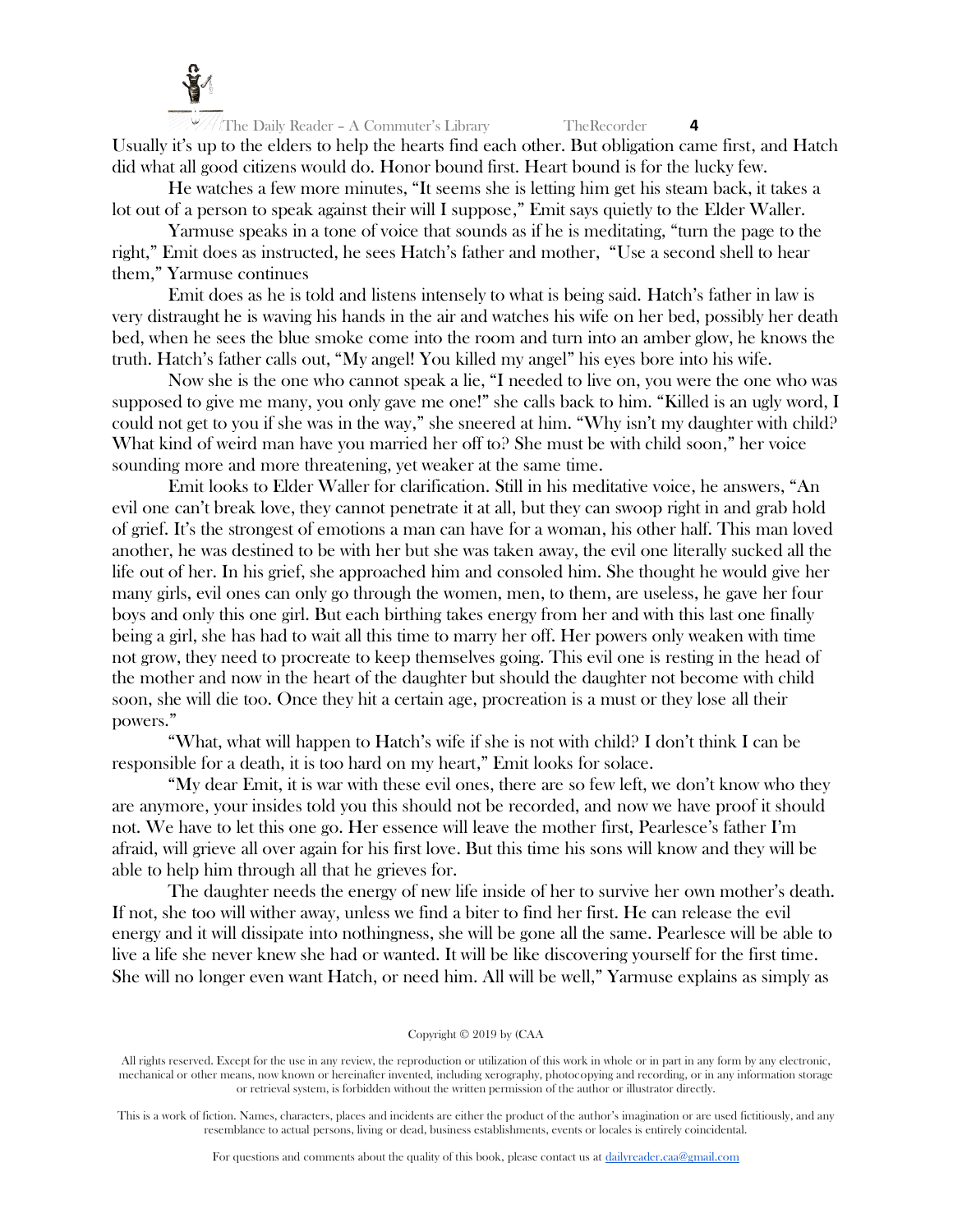

The Daily Reader – A Commuter's Library TheRecorder **5** he can, he knows Emit will still have a hard time with this, but every recorder has to witness a biting at least once to understand it's not always a bad thing.

A scream brings their attention back to the father's page. They watch as the smoke goes from amber to yellow and now to green as her host form falls down to the abyss where it belongs. If her daughter had been with child, she still would have passed on but not with such dark colors, it would have been smoother and Pearlesce's father may never have found out the truth. "Now he knows son," Yarmuse whispers

Pearlesce's father bows his head in sorrow and bellows loudly from the bottom of his heart. Emit feels his pain and anguish all the way inside of him. The sounds reverberate his bones, "Elder Waller, please, don't let Hatch lose his heart's other half. Call the biter, I can't let him go through life being controlled."

"Done already Emit, quickly turn back the page to see how Hatch is doing," the elder says.

Emit turns to see that Pearlesce's cloud has turned into purple, it's the last color before the people around her can see her for who she is. Hatch is pacing the floor, he knows there is nothing he can do about his words, he looks to the sky because he is hoping something bigger will help him through this, he makes sure she is not watching and he pulls out an amulet and begins to press it to his heart. He shakes his head and begins to speak after he puts it away, "She, my true beloved, is with child. Today is almost the day for the child to come," he says with some confidence.

"Ah, with child you say?" Pearlesce repeats his words.

Emit looks to Elder Waller, he knows that Hatch could get into trouble for this. The elder shakes his head that all will be well and points again to his ears for Emit to listen carefully. Emit lets out a breath of relief and turns to watch Hatch's wife.

"We must go to her," she says suddenly full of energy, "It will not be good for her to have a birth on her own. We must take care of the baby as a married couple so it will not be shunned, or worse", she let the thought hang there in the air for a moment then whispers, "or burned."

Emit takes a gasping breath. Yarmuse puts his hand on his young friend's shoulder, "All will be well. She is trying to win for life here. She wants to get to the baby first. If the baby is a girl, which she is hoping for, she will grab the baby and have her suckle on her breast, the exchange between baby and mother will be as good as being pregnant and she won't even have to wait for the birth of her own. She will immediately have the energy she needs to go on to create more of herself," he points out quietly.

Emit looks surprised, as far as he knows the woman who give birth is the only kind who can feed a new baby. "I know what you're thinking Emit, and it is normally true, but the evil ones used to be birthers until people found out that they can impart their evil through mother's milk at will, and they would live on and on in many, many girls born in one community. Then the declaration came that only men could be birthers and we have found, over the generations, that men do a fine job of being a birther. Many women have found comfort in having the father of the child be in the room with the birthers, to ensure all goes well. She needs to find this other woman fast though, I feel the time is critical. Turn a page to the right again, so we may find her first and I will know the biter has come to the right place."

# Copyright © 2019 by (CAA

All rights reserved. Except for the use in any review, the reproduction or utilization of this work in whole or in part in any form by any electronic, mechanical or other means, now known or hereinafter invented, including xerography, photocopying and recording, or in any information storage or retrieval system, is forbidden without the written permission of the author or illustrator directly.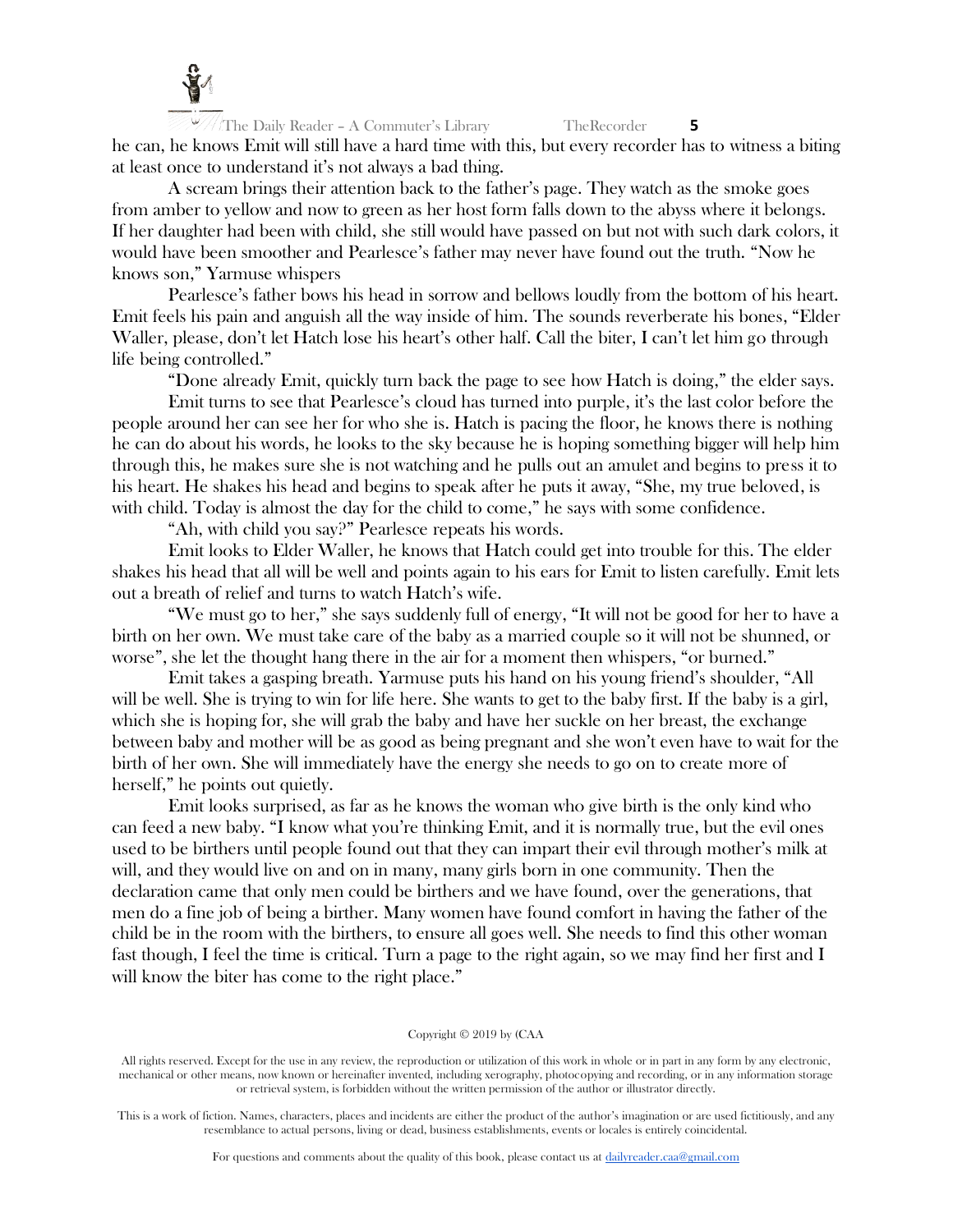

Emit turns the page to the right and finds a third shell to place on this page. They see a young woman, someone Emit recognizes as his own cousin Diametree. She is plump with child and her cheeks are orange with the readiness of birth. This is why he has not seen her in many months, she is hiding on the hills of Sage, in a cottage no doubt owned by Hatch. He has provided for her well, Emit is pleased, yet still worried.

A tall, thin man is coming towards the cottage, Emit looks to the Elder and he shakes his head approvingly, he knows this is the biter.

He knocks at the door, Diametree answers with a smile as he always knows her to do. "Can I help you sir? Oh my!" she backs into the cottage, looking over the man's head.

"Ahh, you can see me then," he smiles at her.

"Why would a biter be coming to me? I have no evil here, I promise you. I hide nothing. I don't even wear the clothing to hide by fatherless child," she says to him.

"Ahhh, child, we know this baby is not fatherless, he knows what time the child has left inside of you too. He will come soon. But we must ready you. May I lay my hands on you to check the child?" he asks concerned.

"You are a birther as well?" she asks.

"We have regular jobs and are sent to where we are needed to do the best job we can. I have watched many births, assisted with many and fought off a few evils to protect the little ones when necessary. May I?" he asks again putting out his hands.

Diametree lifts her apron so that the birther can put his hands on her bulging belly without her seeing. He lays his hands on top of her belly with his pointer fingers touching at the tips and he slides his thumbs down always keeping them touching, now he has formed a diamond with his fingers. The hole inside these four fingers looks like the diamond he needs, he gently blows on the opening so he can see the baby. He smiles, he knows now the baby is a boy, so that will be helpful. He looks to his left and smiles, he knows Yarmuse is watching. Yarmuse shakes his head too, Emit notices the exchange but keeps his words to himself.

When the birther closes his fingers slowly, Diametree drops her apron back down. "Thank you for letting me check my lady. The baby is looking strong and ready. Do you have your room ready? Has anyone given you the tools you need?" he asks in a soft voice.

"My mother knows of the birth, she has been here many days, she left the house yesterday, she left me all set up. Her father was a birther and so she knows what to do in the house. Now I wait she says. But I have to say, whomever sent you I am thankful. I am not sure I can do this alone, the process seems so overwhelming, but I know why my mother left, I respect her for that," she says softly. "Just recognizing I'm having a baby with no father could have gotten her in trouble."

Emit's heart warms watching his cousin. She is a beauty and Hatch will have his fill of children from her, he has a good feeling about that. They have too much love between them. This mishap does not matter to Emit, he will record this birth as an honest one.

"Yes, Emit, that's a good idea," Yarmuse says to Emit's thoughts Emit smiles. "Will it be long before they get there?" he asks.

# Copyright © 2019 by (CAA

All rights reserved. Except for the use in any review, the reproduction or utilization of this work in whole or in part in any form by any electronic, mechanical or other means, now known or hereinafter invented, including xerography, photocopying and recording, or in any information storage or retrieval system, is forbidden without the written permission of the author or illustrator directly.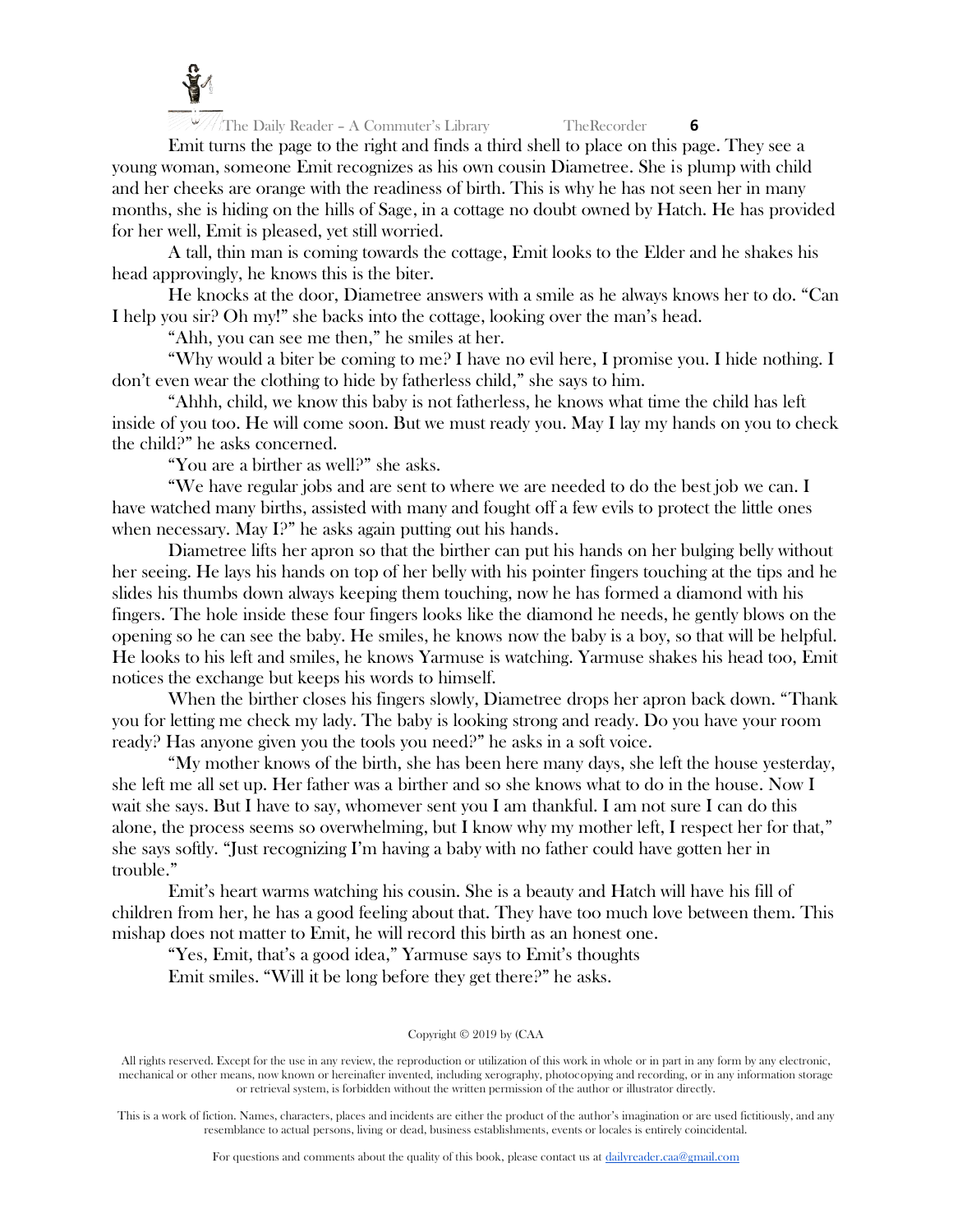

"No, the evil one wants this, no, needs this bad enough, she will make their legs move at horse-like speed," Yarmuse answers.

Emit looks back at the book, he turns back a page to see that Hatch and Pearlesce are already at the bottom of the last hill they need to climb. He flips the page again to his cousin.

The birther has finished examining the ready room, "Ok, my lady, I will be outside waiting for some company."

"If you are waiting for an evil one, she will see through your shield as I have. You need to have three upon you. No less," she says with confidence.

"Yes, this too you are smart about," he walks outside and with a flick of his wrists produces a shell on top of himself and a third, then, to be safe, he smiles and adds one more. Depending on the strength of this evil one, she can see through many layers, it takes time though and if her energy is diminishing she may not have time to get through all four of his covers.

He sits on a stone and begins to whittle on a piece of nearby wood. Diametree watches out her front window, she recognizes the hair before she sees the body. It can only be one person. She sees the smoke above her as well, she hopes Hatch sees it too. She gave him the amulet to help him see truth, to protect him. "Speak to her strength not her vanity, she hates beauty," she says in her head to the birther.

He looks back at the cottage and nods to show her he heard her. A speaker, he deals with today, he has not had the pleasure of birthing a speaker. Usually speakers are men. This woman is special, he must treat this situation carefully. He sees the woman approaching close enough to speak to her now, "Good afternoon!" he calls to her. "my, what great strength you have to walk so far ahead of your escort and so speedy too," he exclaims.

Pearlesce looks up, she sees a tiny man sitting on a stone, she hates little ones; they are bigger nuisances than the full-sized men. What a waste of good energies. "We are looking for a woman who is to give birth today. We come to help. We are related," she says with confidence, knowing her husband is twenty paces or more back and can't hear her yet, especially in his current state of fighting his own truths.

Hatch watches the woman in front of him. Thankfully, Diametree gave him the amulet the last day before his wedding. She knew, she knew something was wrong and with that amulet, he knows too. He also knows that he is having a son, he keeps putting his hand on his heart and he feels two beats, a boy is of no use to an evil one. She will be done with, here and now. He can be here for the birth of his son. Hatch stands a little taller. A son to a builder like Hatch is about as great a gift as it comes. He is even ok if he learns his mother's task of being a speaker. He wins with either one. The babe is not here and he is already proud of him.

Upon seeing his wife standing up he realizes she must be talking to someone, but it's not his beloved, he knows for sure, he scurries up the rest of the way to make sure no other problems have befallen her. "Ahhh, good afternoon, my dear fellow, this wonderful woman here has told me you've come for the birth. My name is Quiver, I am the birther for today, at your service," he says putting out his hand to shake Hatch's.

Pearlesce smacks it down, "No time for small talk, let's get to my baby. I mean this birth," she says quickly to cover up her anger.

# Copyright © 2019 by (CAA

All rights reserved. Except for the use in any review, the reproduction or utilization of this work in whole or in part in any form by any electronic, mechanical or other means, now known or hereinafter invented, including xerography, photocopying and recording, or in any information storage or retrieval system, is forbidden without the written permission of the author or illustrator directly.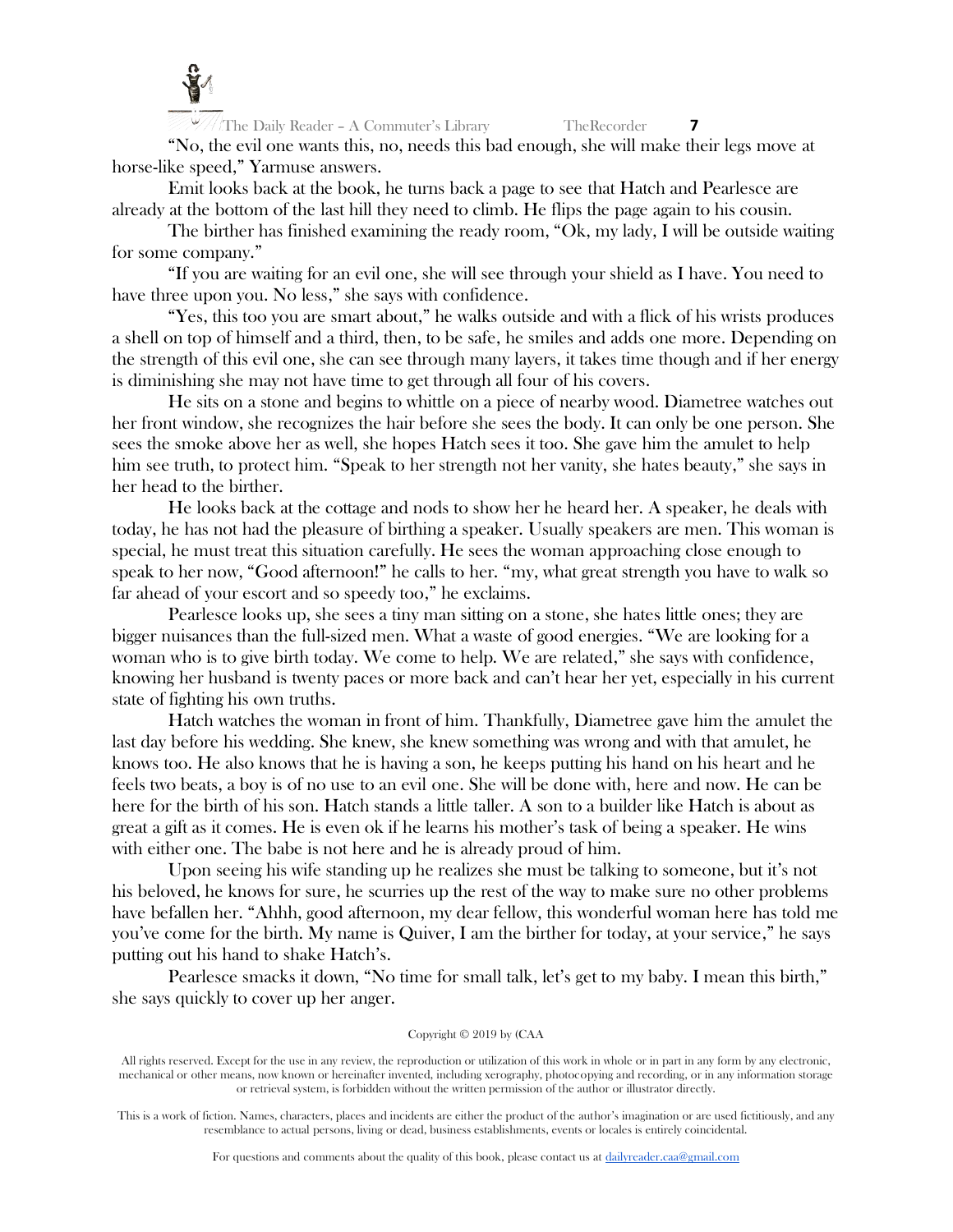

The Daily Reader – A Commuter's Library TheRecorder **8** "Ahh, but my lady, don't be in a hurry, the baby is surely not coming today. I've already checked. Can I interest you in some fresh fruit?" he asks.

Diametree speaks to only Quiver, "No, the baby is coming soon. I have moved to the bed chamber now. It does not want to wait, it knows its father is here, he is calling to him."

Quiver shakes his head again, she can see and hear him now, they are connected because she wanted to be, it is her choice, Quiver cannot get away until she releases him. "Or we can go check on the mother and child again, being that you are family and all," he says making a quick new plan in his head before they open the door.

Hatch allows his wife in first, he puts a hand on Quiver's shoulder and his other on his heart to tell him he knows it's a boy. Quiver understands and smiles. The men walk in quickly after Pearlesce goes to the bedroom to check on the mother.

"You have company my dear," Quiver says to Diametree

"I see," she says with breathy words.

Quiver's eyebrows go up, she wasn't kidding, this babe is coming fast. "Ok, I see we need to move quick now, that's a change," he moves around the room with precision and places everything in place for the birth that is coming now. He stations Pearlesce right in front of Diametree's legs, "Please wait here, it's a comfort to all babes to be greeted by strength."

Pearlesce smiles, once that baby is in her arms she knows what to do. One suckle, and she is as good as cured. Her strength renewed and she will carry on for her already withered mother.

Hatch approaches Diametree and holds her hand. Pearlesce is concentrating so hard on the bottom half of the mother she does not see the love cloud in the room, if she did, she would know she cannot penetrate love, even if the baby is a girl, she will not be able to nurse this baby.

Quiver gives Diametree instructions and she follows them exactly. She holds Hatch's hand on one side of her and the bed linens with the other hand, her legs are propped up and ready to birth this child. With his eyes, Quiver talks to Diametree, 'talk to it, tell it what to do, which passage to take, how to turn, it will be painless this way.'

Diametree does what she is told, she knows her body well and instructs the baby to turn and how to squeeze itself out of her. The next few actions happen like a split second to her.

The baby comes out, Pearlesce grabs the child but before she can bring him to her breast, Quiver is behind her and bites her neck, releasing the cloud, Hatch has grabbed the baby from Pearlesce's arms and places him on Diametree to have his first taste of mother's milk. Hatch watches as the cord between mother and child grows dim. No longer needing to be connected, their connection withers so thin that Hatch can now easily break it. Now the bond is only through what Diametree gives her son through her breast milk.

With a swing of her hand, Quiver is knocked down, thankfully on soft ground. Pearlesce falls to the ground forward. She has no energy, her breath is uneven, she looks to her left and sees the smoke leaving her, her heart is physically being wrung out, it hurts so much she can't take the pain but there is part of her that is fighting to stay around. She does not want to be gone with the wind as the smoke is. Emit looks to Yarmuse, "Will she be ok?" he asks.

# Copyright © 2019 by (CAA

All rights reserved. Except for the use in any review, the reproduction or utilization of this work in whole or in part in any form by any electronic, mechanical or other means, now known or hereinafter invented, including xerography, photocopying and recording, or in any information storage or retrieval system, is forbidden without the written permission of the author or illustrator directly.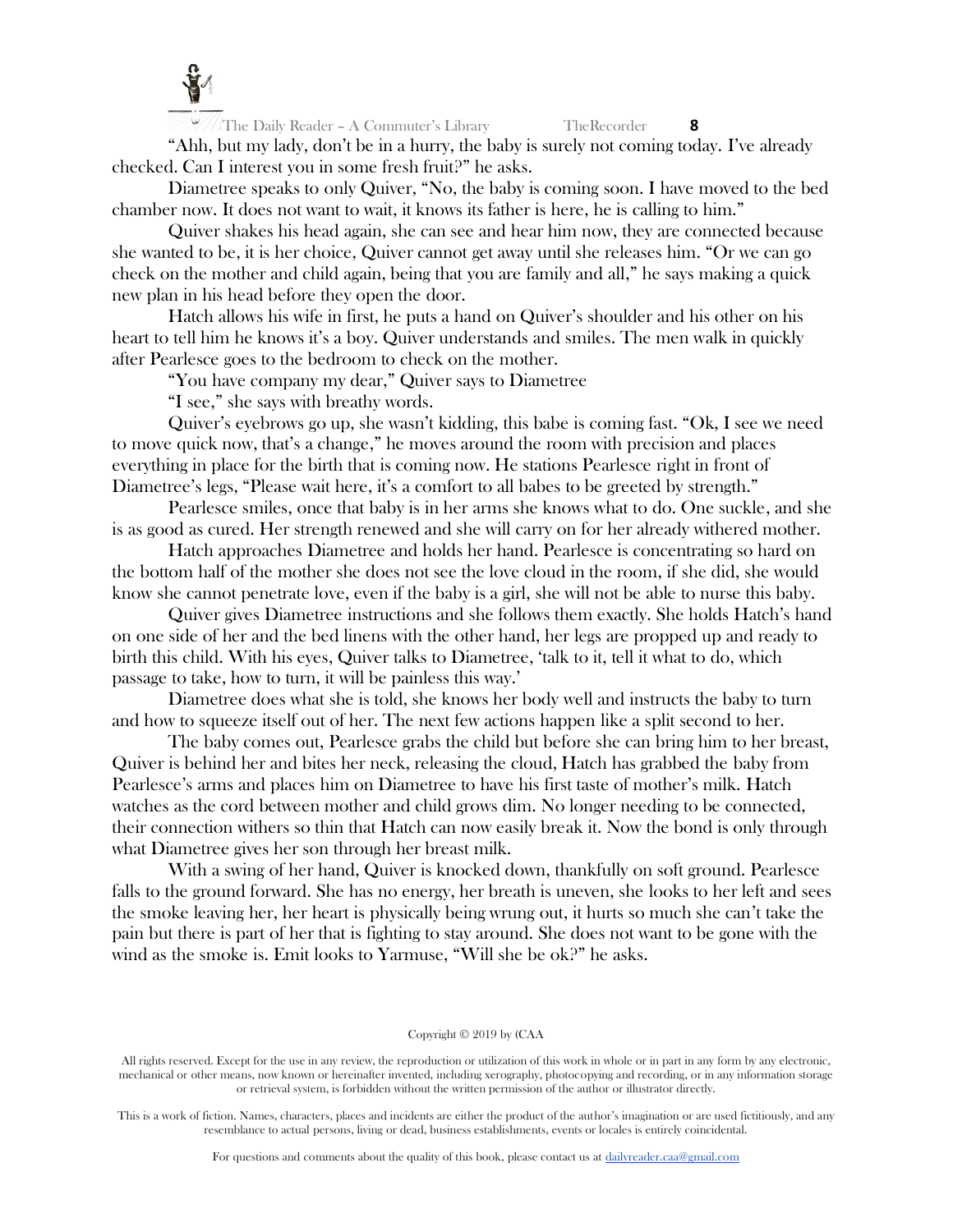

"I believe so, she is not out of the woods yet. Her heart has taken a beating and her innards are all being wrung out, literally, she is going through a lot of pain right now, I'm sorry," he says honestly, "but, I believe she has tremendous strength of her own, as she is not calling out."

Two women walk into the cottage with a man right after them. Emit is watching, not knowing what is going on. Then he smiles. The women are there to bear witness to the marriage of Hatch and Diametree, if done before the baby is breathing for a full hour, the wedding is solid and so is the birth. Emit will record both immediately. The two women then pick up Pearlesce and nod to the left, Emit now knows Yarmuse sent them there and they have finished their job. "Where will they take her? To her father?"

"Yes, Emit, he is grieving right now and is probably hurting for her as well. He most likely thinks he lost her also because how can she be carrying a child if the marriage has not been recorded? She will need care, but he is a strong man, his sons are good too, they will slowly give her back her lost memories, the ones she would have had if she had been paying attention to life around her and not on a mission her whole life to procreate. She will learn of her childhood, her life, her likes and dislikes and then she will be free to live a life of happiness, however, she will not be allowed to marry or birth a child. We are never sure if the biting is complete. Mistakes have happened," Yarmuse answers.

"But how can she be happy if she is always with half a heart?" Emit asks.

"Emit, my young friend. It will take her years to recover from this, as many years as she is now. By then, she will be happier to have a life than none at all. She will most likely live out her days with her father. It has happened in the past that father and daughter pass at the same time, when his hourglass is empty. They will be ok. Now, maybe it's time we look for your other half? Hmmmm?" the elder questions with a smile on his face

"Um, well, that is…" Emit begins to stammer, he regains his words, "Sir, I came for a situation, and you have allowed me to be part of a solution. This is more than one can handle in a day. I must take leave of you; I am sure I've missed a few happenings that need to be recorded. How do I close the book?" he asks.

With a sweep of his hand, Yarmuse closes the book and replaces the shells where they were. The water from the bell flower is absorbed immediately into the ground and new flowers are already growing there.

 $\sim$   $\sim$   $\sim$ 

Emit has seen Diametree's baby and has brought Hatch the traditional father bracelet to share with his son, it is what ties them together. Emit had the flowers of the Sage hills engraved on the bracelet. As a father, now, Hatch has one on each arm, one that matches his own father and one to his son. His cycle is complete.

Tradition dictates that the groom's first man, in this case Emit, bring the bracelet upon the first birth of a son as well as the ring on the day of the wedding. Since theirs was not a traditional marriage, Hatch called his buddy to bring the bracelet. Emit is not allowed to tell Hatch that he was there. It makes it all so much better though, knowing he would have been there either way, Hatch has told him this much.

# Copyright © 2019 by (CAA

All rights reserved. Except for the use in any review, the reproduction or utilization of this work in whole or in part in any form by any electronic, mechanical or other means, now known or hereinafter invented, including xerography, photocopying and recording, or in any information storage or retrieval system, is forbidden without the written permission of the author or illustrator directly.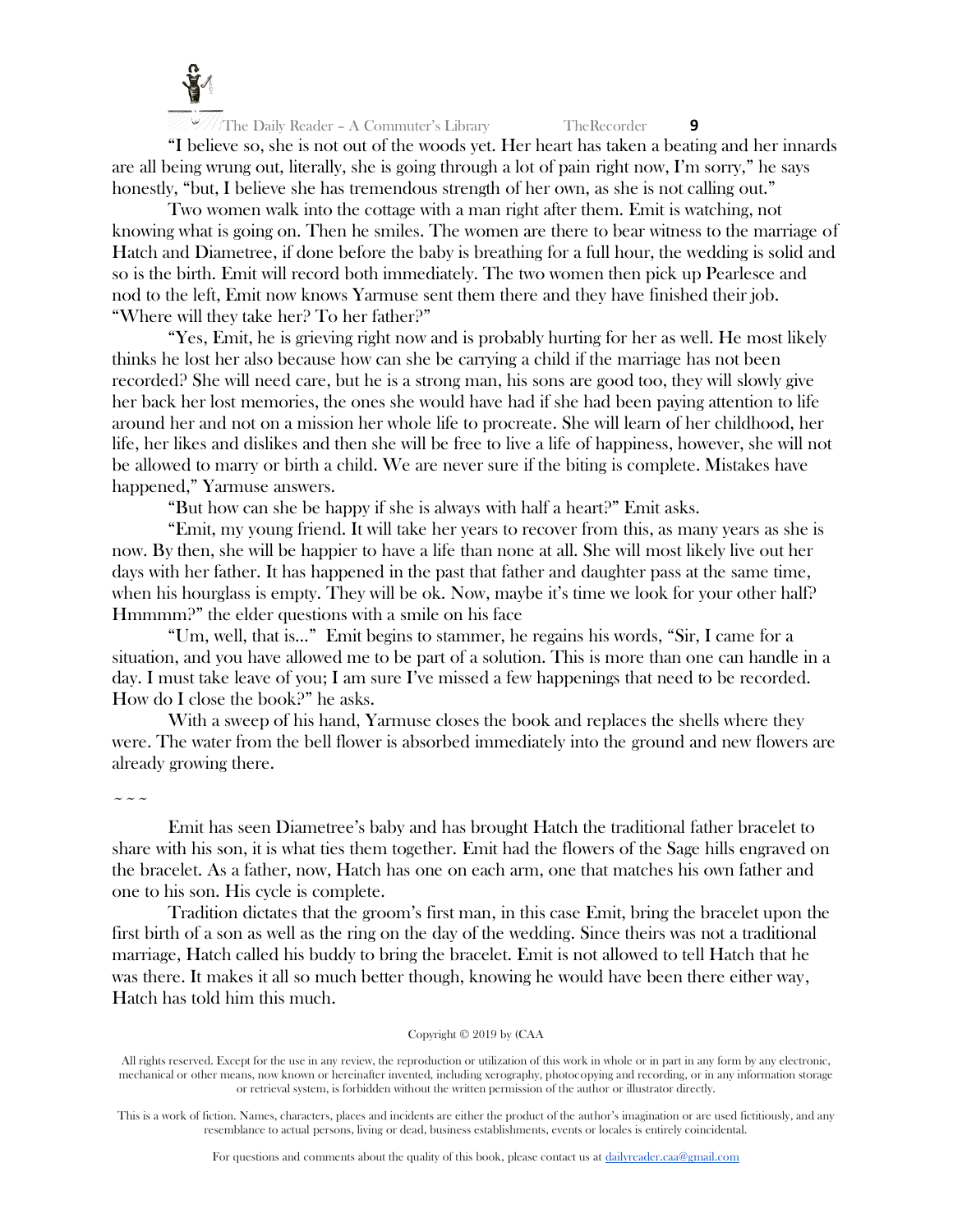

"Now Emit, what did you bring your cousin?" Diametree asks with a teasing voice. "Well, for you my dear I bring this," he holds out a charm bracelet, "to add amulets for each and every love child you will have," he says with a smile.

Tears fall down Diametree's cheeks. "That is the best blessing you could give a person. Oh, Emit, one day you will see how wonderful it is to find your heart's other half. One day soon I hope." Her tears still falling, she jumps into her cousin's arms and they stand there for a moment sharing each other's love.

"I have a demanding job Diametree, hard to find time to settle down with someone. But the Elders will let me know when it's my time, I'm sure," he smirks at her. Elder Waller has called upon him three times since Hatch had his baby, but he doesn't want to tell them, not his best friend, or even his cousin, not now.

He has been told where to walk, what day, what hour and for how long. If it was any other Elder, he would not listen to the rubbish being told to him, but Elder Waller is special. His wife even more so, and boy can she cook a roast. Emit thinks to himself.

"Emit, yoooo hoooo. Boy where did you go?" Hatch asks him, waving a hand in front of him.

"Daydreaming. I've had so many things to record this Spring that I rarely have time to sit with the people I'm recording. Twenty-three births since this little guy came and fifteen weddings, four deaths, eighteen near misses and forty-five illnesses. I have been looking down at my book more than at my food plate, so thanks for all the fixings tonight Diametree, you sure do cook well. Did Eldress Waller teach you?" he asks.

"Eldress Waller? Wow you keep good company Emit. No, I haven't had the pleasure of meeting her yet. But if you are comparing me to her, wow, I'm flattered. Ooo, sorry, the baby is calling. Bye my cousin. Lots of love to your heart," she calls to him as she walks out of the room.

Hatch smiles, "You know she loves you Emit. You're the only one in the family who hasn't shunned us because of the quick baby. Her mom loves him and me, thankfully. I built her a new house as a thank you wedding gift and she couldn't be happier. Her other sons, not so much," he says.

"They are all full of themselves anyway. They chose to be outsiders. They gave up their gifts for the ability to fit in with the rest of the world. Now, they are slaves to money and not a happy soul in the lot. I think the youngest is about to come back here. He has asked me if it's possible. I sent him to Elder Waller yesterday. I think he will be ok now. He told me the women he has met all want items and not inner strength, they want material more than matrimony, and he doesn't understand that part. He followed his brothers because he was told he had to, but I think he misses our simple lives. He will continue working with animals, as he became a vet in the outer world, but here, he will be able to speak with them as well, if he can get back his gift. He will love you too Hatch, he was young and under the influence of older brothers when he left" Emit says.

"Good to know. Did Elder Waller ask you to walk along the river yet?" Hatch asks. Emit looks at him questioningly. "I told him I wanted my other half, I didn't want what was a good match to my gift and he helped me find Diametree. I found her at the river remember? Water

# Copyright © 2019 by (CAA

All rights reserved. Except for the use in any review, the reproduction or utilization of this work in whole or in part in any form by any electronic, mechanical or other means, now known or hereinafter invented, including xerography, photocopying and recording, or in any information storage or retrieval system, is forbidden without the written permission of the author or illustrator directly.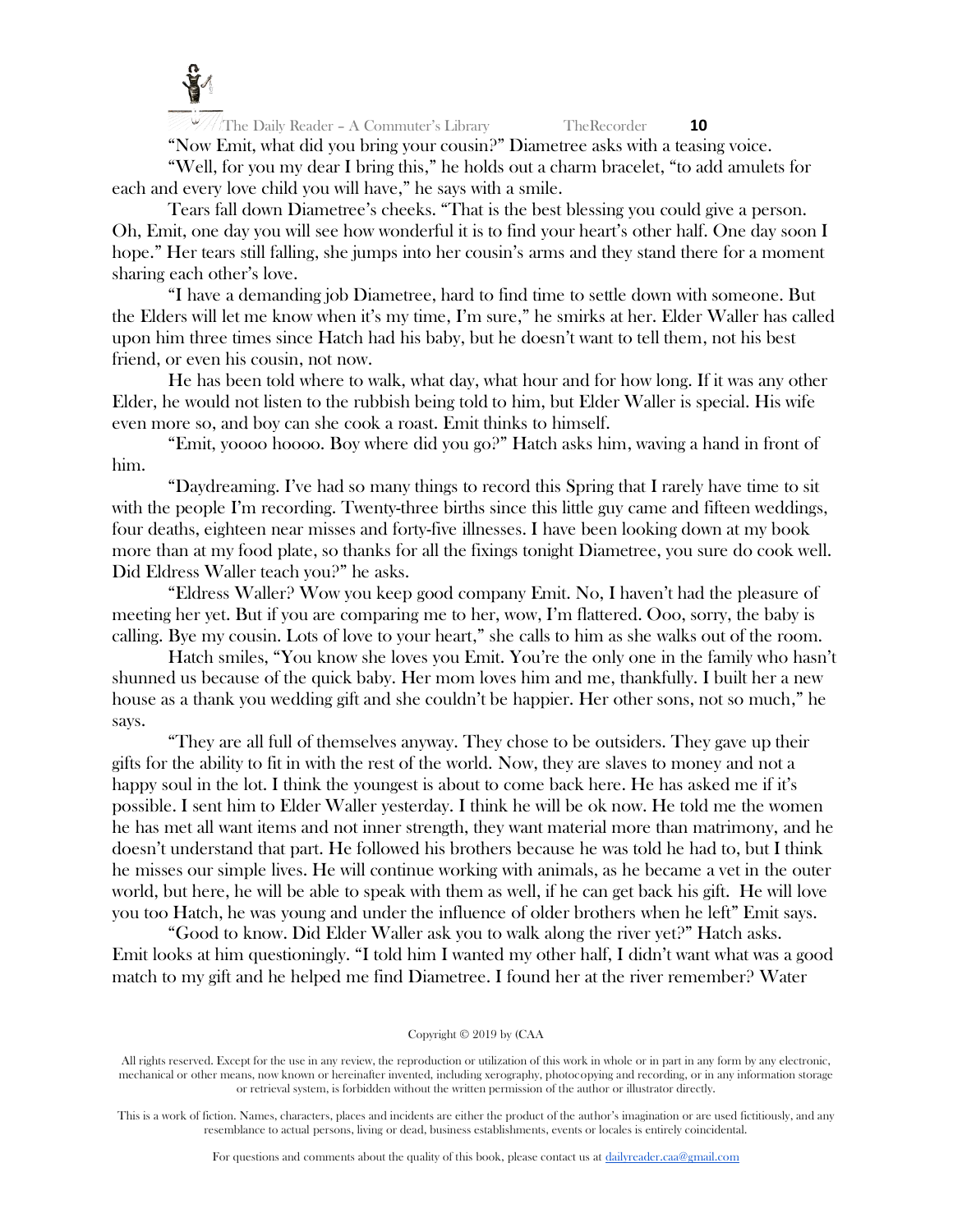

The Daily Reader – A Commuter's Library TheRecorder **11** pushes hearts together, without water we don't live. It is with water that I found how to live. Excuse me, fatherhood has turned me corny," Hatch says.

"He told me to go yesterday but I got caught up in recordings, the outbreak of illness has me running from door to door," Emit told him.

"Emit, we are allowed to look at electronic mail, it will be easier for you, let you live a little if you use it for recordings. You still have to write it in the old books but you will have the information right away and not have to run. Do you always have to verify illness? I understand babies and weddings but illness? They can send you a picture of a sick person, you can record what needs to be said then too. Can't you? Ask Elder Waller, he will know better." Hatch says. "Aww man, here I am telling you how to do your job. That's not nice and Diametree will have my head. Sorry," Hatch bows his head ashamed of how he has acted.

"If it was anyone else Hatch, I'd be annoyed, but I know you're saying this because you want me to have what you two have. I get that. I'd love to have this aura around me all the time. Elder and Eldress Waller are as connected by the heart as you two are, still, at their age! Oh, my phone is buzzing, another record to be done. Ok, I'll look first, I see that look in your eye," Emit smiles at his friend.

"It's from the Jermains down the block, Mr. Jermain didn't make it through the night," Emit says slowly.

"Ain't that a termite in a tree? Ok. I'll let you go, this one you have to see. Thank you for the bracelet, you picked the exact thing to make this all real for me. Not sure how you know what you know, but I'm ok with you knowing," Hatch hugs his friend goodbye. He watches as Emit walks out with a serious face, he is happy he doesn't have Emit's job, he could not see all the sadness he sees every day.

He walks back to see his wife and child still suckling on his mother. "Mr. Jermains," he shakes his head from side to side.

"Oh, sweetheart. He was a good man, I know you and Emit have a long-time friendship with him. He was a healer, did any of his children get that gift?" Diametree asks.

"Yes, two of them actually. One of the older boys and their youngest girl. She was in Emit and my class in high school. You remember her, she has that blue streak in her hair, born to heal they say. In the outer world people dye their hair blue and think they are something special for going against conventional ways in their group.

By the way, I have a job with an outer company next week. They want me to come and fix their structure, says the foundation beams keep buckling on them. Amateurs," he smirks.

"Not really, they have been building for thousands of years, they learn new things all the time; we can't fault them for learning things differently. It's who they are, as we are who we are. We need to get along to make us all safe, you know that. I'm proud of you that you are going for this job," she smiles at him

"I know. I only say these teasing ideas to you. Just to make you smile. I do love your smile," Hatch says with a big one on his own face.

"Hatch, think logically for a second. A healer. Don't you think that is what Emit is needing? Someone who can help him through the hard recordings? This isn't his first and surely

# Copyright © 2019 by (CAA

All rights reserved. Except for the use in any review, the reproduction or utilization of this work in whole or in part in any form by any electronic, mechanical or other means, now known or hereinafter invented, including xerography, photocopying and recording, or in any information storage or retrieval system, is forbidden without the written permission of the author or illustrator directly.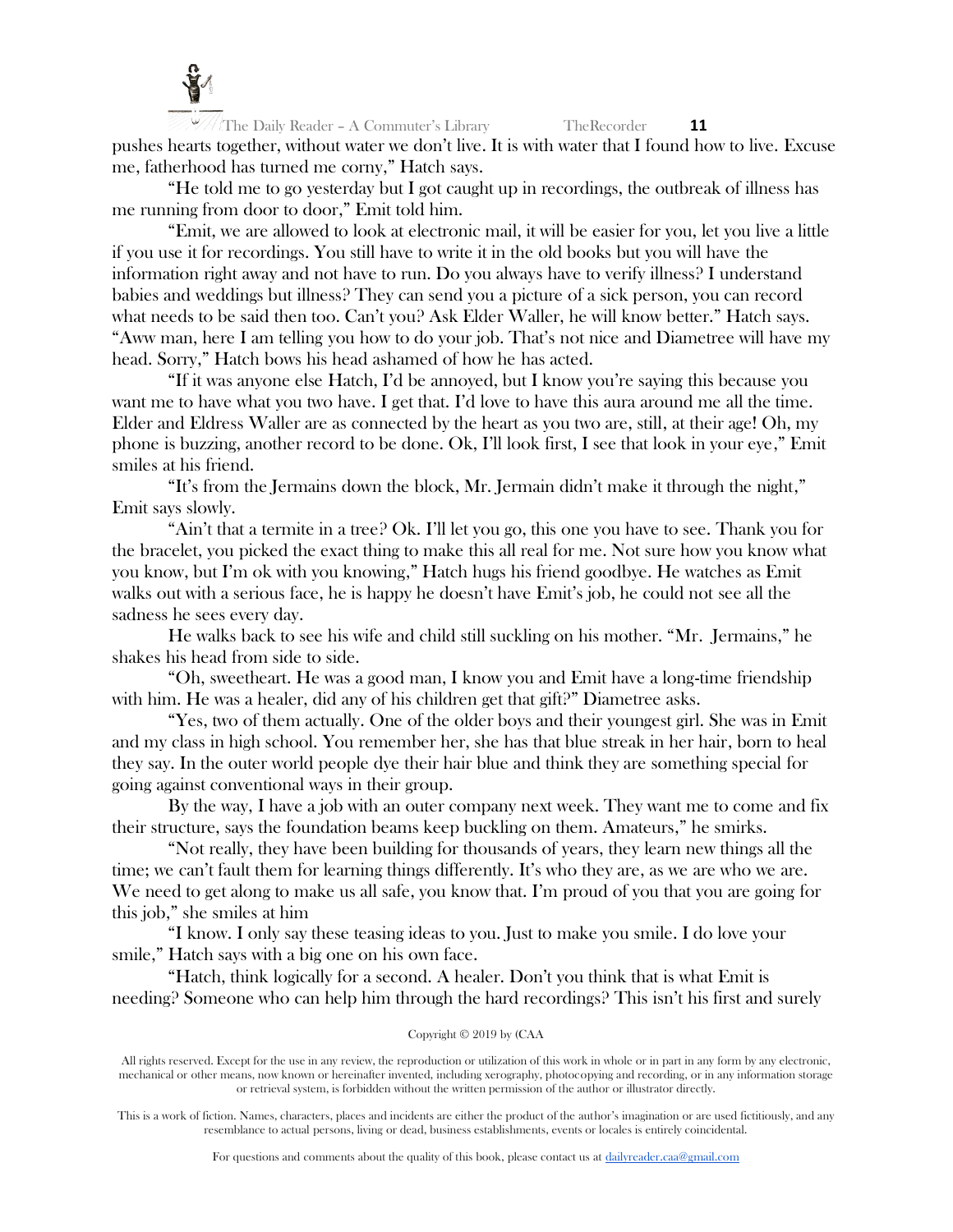

won't be his last. He is the youngest recorder in history but no one else was around to take over with the passing of the old one. He will be doing this for a very long time, as you will be building, you were both early bloomers and at the top of your craft quickly. Think about her ok? I'll talk to Eldress Waller," she says.

"Emit is a special guy to me Diametree, this is no simpleton here, this is Emit. My Emit, my brother, friend and first love, all rolled into one," Hatch says.

The words take her back for a second but she understands the emphasis he is trying to make. "That is why I said I'll talk to the Eldress unless you want to talk to her yourself?" she asks.

"Me? Talk to the Eldress? She scares me. No, if you believe it's a possibility and she does, but I mean really does, not a cursory yes. Then, feel free to proceed," Hatch sits next to his wife and kisses her head as he watches his son continue to gain nourishment directly from his mother. The mystic of it all still moves him profoundly.

 $\sim$   $\sim$   $\sim$ 

Diametree takes the baby up the hill to the Elders's home and sits outside, as many do, waiting to be approached by the correct elder. She counts herself as lucky, she has never come before and the road to getting here was a smooth one. She is hoping the Eldress comes out herself. She takes the baby out of his carrier and lays him down on the soft moss near the blue and yellow flowers. She snaps a picture and sends it to Hatch, Emit, her parents and her siblings. The baby looks so tranquil laying there as if he is studying the whole world around him all at once. The patch is the same as you can see all over the community, no one will know where she is right now. She hopes anyway.

Emit receives a picture on his phone of Hatch's and Diametree's baby and immediately recognizes the flowers. What on earth is she doing by the Elders? He thinks to himself. He doesn't want to give off that he knows where she is, he decides to keep the information to himself. He looks down at the baby again and a part of his heart becomes warm. "Don't fool yourself Emit, no one will be having your baby," he says, saddened by his own words.

Emit watches as the elders introduce many people to their heart's other half but he has yet to even be called. Even after all he went through recently with the Elder Waller and Diametree's baby. He clearly saw more than most men have seen, unless they were with their wives for the births, but usually the birther sends them out and Emit knows why. Birth can be very tricky and very emotional, many men don't know what to do with that kind of strong emotion. He had a really hard time with his emotions himself and he was only watching through a water book, in person, he is sure everything would hit him much harder.

Many people have more than one gift, especially birthers and healers so why can't Emit have a second? The difference is, that being a recorder there is no time for anything else, you're always being called to the next event. Sometimes the events are with outers and sometimes it's only within the community, either way, they have to be recorded. Emit loves his job, he loves meeting everyone and watching families grow with each new child but deep inside of him, he wants to be with a family too, one of his own. The closest he will ever come to that kind of completeness is what he already has done, he witnessed Hatch and Diametree's son's birth.

# Copyright © 2019 by (CAA

All rights reserved. Except for the use in any review, the reproduction or utilization of this work in whole or in part in any form by any electronic, mechanical or other means, now known or hereinafter invented, including xerography, photocopying and recording, or in any information storage or retrieval system, is forbidden without the written permission of the author or illustrator directly.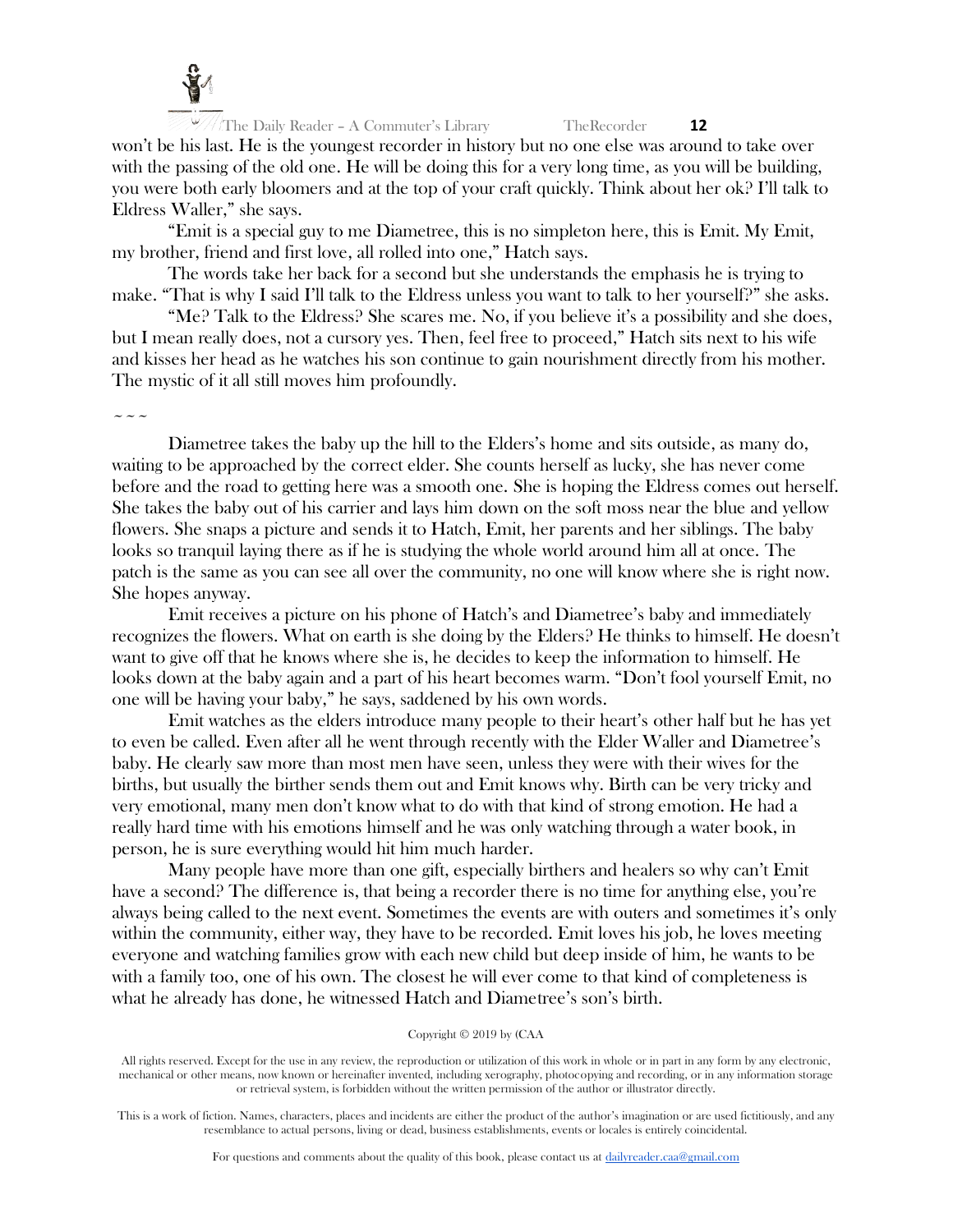

Diametree loves her son and how peaceful he looks here on the moss. She slides his pants off so he can feel the moss on his skin, it makes him smile even more. Diametree smiles too, she never knew she could have her heart captured twice, once with her husband and now with this baby. She smiles and feels a warmth take her over.

"A real beauty you have there. I believe he will be a healer," says Eldress Waller.

Diametree's heart swells as she has received her wish to meet with the Eldress. "Thank you for greeting me Eldress Waller," Diametree stands, picks up her baby and puts out her hand to be fully addressed by the Eldress.

Eldress Waller receives her hand and takes her over to some tree stump chairs, she takes the baby from Diametree's hands he immediately radiates heat into her arms. "Yes, a healer this one. What a blessing you have Diametree," she says softly.

"You feel him too? Oh, thank you Eldress Waller, I thought maybe it was only a mother's heart that created such heat but he is healing me isn't he, from the birth," she asks.

"Yes, he is making sure you are strong and will be able to deal with him as a healer, it's a hard job but it's a wonderful gift to have. I believe his birther bestowed it to him the second he saw him. Otherwise it takes years to discover one's gift. But this is not why you are here is it?" she asks with curiosity in her voice.

Diametree bows her head down a moment, she did come for her son, but coming for Emit had been a ruse to her husband so he wouldn't think she was seeking approval from the Elders for what they had done. Even though they were married properly it still has him worried.

"Diametree, tell Hatch not to worry. The whole thing was witnessed by my husband; that is why there are provisions for these things, because sometimes our bodies know what they are supposed to do before our heads and hearts have come to accept reality. Please child, take a deep breath and tell me what really is troubling you," the Eldress asks.

Diametree looks up, the Eldress is telling her the truth, she sees right through her and she knew she would, which is why she wanted to come. Her confidence will help Diametree to speak. "I came regarding Emit and Ms. Jermains who just lost her father. Her father was well known to Emit and Hatch and she is as pure as a pearl straight from its shell. Emit wants his other half even though he feels this can't happen," she concludes.

"Can't happen?" the Eldress asks

"It is Emit's belief that because he is destined to be a recorder, and proud to be one mind you, that he is not going to be given the gift of a heart completed. He said this to me himself. He tells me, all the time, that he wants a brood of children, that he has enough of a heart to love them all, but instead he will learn to love those that he sees born. Eldress Waller, even a birther and a healer are entitled to a companion, can't we find one for Emit? Would Ms. Jermains work? I love him so much, I want to see him all the way happy," Diametree holds her hand over her mouth, it was very nervy of her to ask an Elder to do her a favor. Especially since they have accepted her and Hatch's situation so readily.

Before she finds the words to apologize, the Eldress speaks to her, "My dear Diametree, you can't fix everyone's heart. This is not the first time you've been here on behalf of a person's heart, is it?" she looks down through her glasses at Diametree, "although I do admit I appreciate it

# Copyright © 2019 by (CAA

All rights reserved. Except for the use in any review, the reproduction or utilization of this work in whole or in part in any form by any electronic, mechanical or other means, now known or hereinafter invented, including xerography, photocopying and recording, or in any information storage or retrieval system, is forbidden without the written permission of the author or illustrator directly.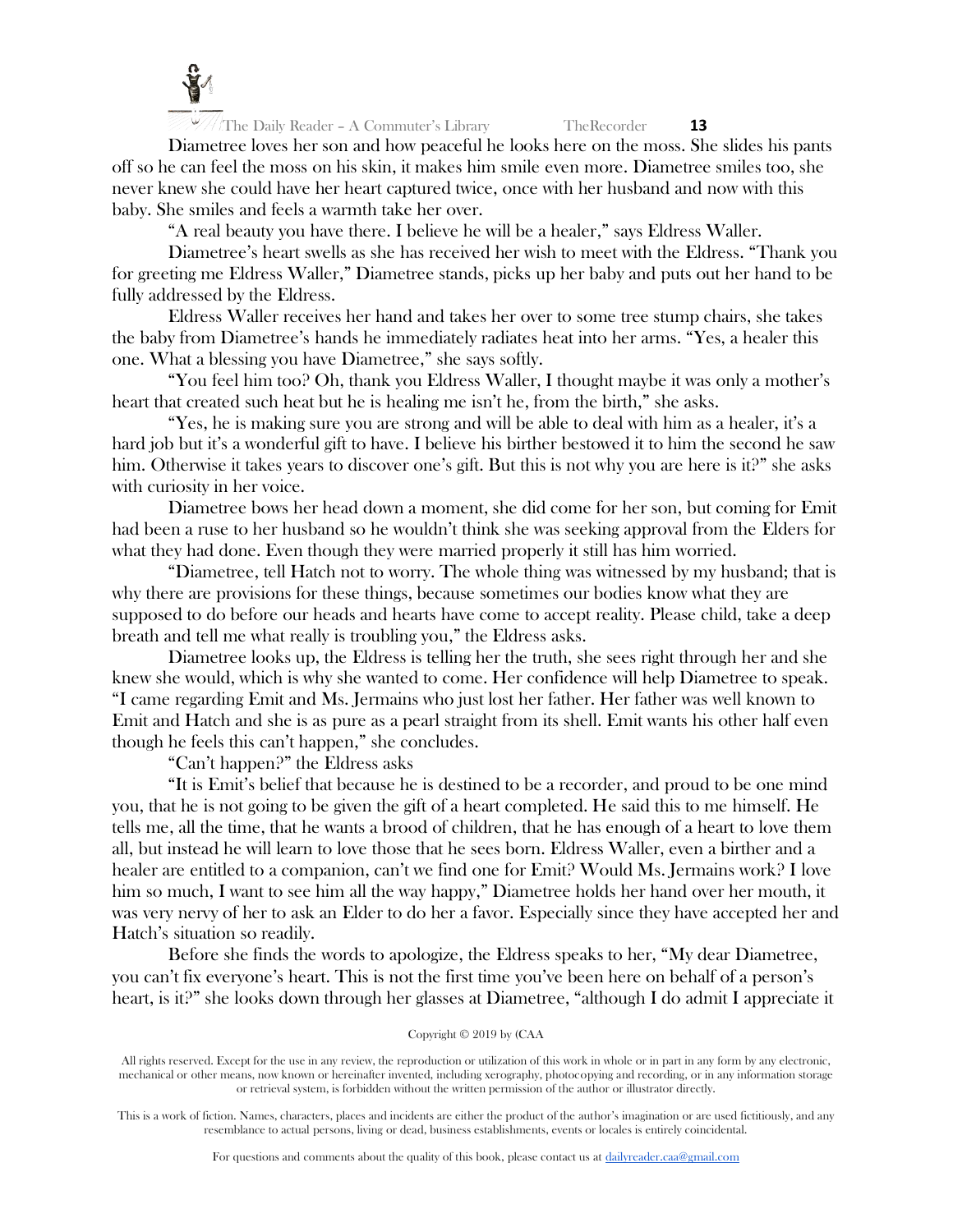

The Daily Reader – A Commuter's Library TheRecorder **14** more that you come to us with these requests and don't try and speak in their heads to get them to do this on their own. That is one sure fire way to lose your gift," she finishes with a stern look on her face.

"Yes, Eldress Waller. I understand that. I only use my gift when necessary, like the day our little boy was being born, I spoke to the birther and to my son," she says softly.

The Eldress puts her hand on top of Diametree's now shaking hands. "You've done good, no worries here, I promise. You understand that Mr. Jermains was not as pleasant as Emit and it would not have been wise to make the connection while he was alive. Some things have to wait for the right time," she finishes with a smile and finally hands the baby back to Diametree.

"But he cared deeply for both Hatch and Emit, I'm afraid I don't understand," she says in desperation.

"To have a son in law as a recorder would mean Emit would know all of Mr. Jermains's life and he would write them all down. If one would look at Mr. Jermains records there are pieces that are missing that had to be found out by other parties, it makes our history so hard when people think they don't need to report everything. That their business should only be there's. It's a concept from the outers, they don't let anyone in on their lives so no one knows whether to send condolences or congratulations any more. The worst part is that these are the same people who will also complain that no one sends them congratulations or condolences and they will create a grudge and never speak to that person who neglected them. Mr. Jermains was many things to many people but he was also very private. Emit would be obligated to record all and he couldn't handle that. However, as a healer, the young Ms. might appreciate all the goings-on to be written down in ways her father never did. Most healers like to look back at the records to help decide how to heal a tricky issue. How close are you to the Jermains family? Can you invite them over?" the Eldress asks.

"I don't know them well but Hatch has known all of them for a long time, so has Emit. That's why I have reservations about this too, wouldn't they have picked up on a connection themselves?" she asks.

"My sweet Diametree, sometimes the obvious is right in front of us and we don't see. Matters of the heart are like that. It will hit you when you're not looking like it did for you and Hatch, or in some cases it needs intervention," she smiles.

"Is there something I can do for my dear cousin? Or is this now in your hands?" Diametree asks hugging her baby a little bit tighter.

"Let's see how things play out in the coming week. If I need you, I'll send for you," the Eldress stands up to indicate the meeting is over. Diametree stands as well and walks over to her baby's carriage. She knows that one is not supposed to address an Elder who has dismissed you. She watches as the Eldress carefully walks back up the stairs, she almost looks like she is floating. Longevity of life to see so many wondrous things must be amazing. Diametree thinks to herself as she walks back home.

"Don't feel guilty that you came for the baby and Emit second my dear, I understood." Diametree hears the Elder's voice inside her own. She is a talker as well. Diametree smiles at the thought.

# Copyright © 2019 by (CAA

All rights reserved. Except for the use in any review, the reproduction or utilization of this work in whole or in part in any form by any electronic, mechanical or other means, now known or hereinafter invented, including xerography, photocopying and recording, or in any information storage or retrieval system, is forbidden without the written permission of the author or illustrator directly.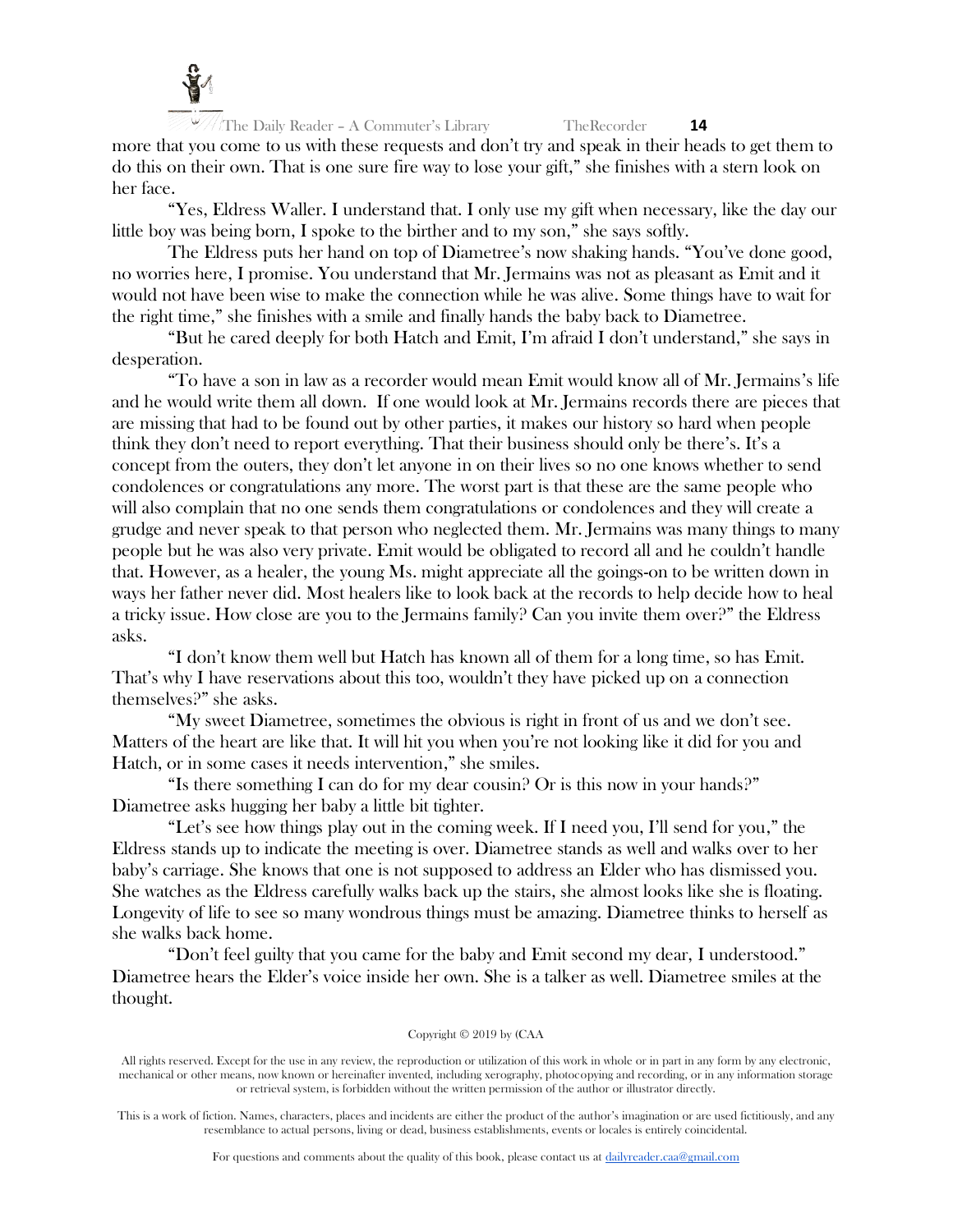$\sim$   $\sim$   $\sim$ 

It has been a quiet week for Emit as far as recordings go and he has enjoyed the quiet very much. So much so, he has taken the liberty to drive over to the outers's building they call a library. He is curious as to how they record their happenings and found out that this is the place to find that information. A place they keep records.

"Excuse me Ms.," Emit says to the woman behind the desk.

"Shhh," she says in an angry tone until she turns to see who is at the desk. "Ah, sorry, maybe you don't know the rules but we don't speak above a whispered tone so as not to disturb those that are reading sir. How is it done in your libraries?" she asks quietly.

"Is it so obvious that I am not from around here?" Emit asks.

"For one, you called me Ms., and two, you said excuse me. Unfortunately, many of our young ones don't remember these things anymore. They seem to knock on my desk then demand an answer immediately. So, thank you for your polite upbringing. I see you've brought your records book, or at least a copy of one," she says.

"I was curious about how you outers record what goes on around you all the time. There are so many more people to record. Do you have separate recorders in each community? Are there many recorders or only one like myself?" he asks.

"Call me Milly. I apologize for laughing at your questions, sir. I am aware that your community may not be as large as ours but you need to understand we 'outers', as you call us, number in the millions. There is no way we could have people write down our every move. Our government has records of births, deaths and marriages, business starting points and failures but that is about all. Any other information is put out through what we call the media. That would mean either newspaper or magazine. Have you any such publication in your community?" she asks curiously.

"No maám," Emit says, "recordings are personal and kept sacred."

"Follow me. You may find it quite interesting," Milly gets up from behind her desk to escort Emit to the periodical section of the library. She shows him hard bound encyclopedia, microfiche, newspapers and magazines. Each one more fascinating to him than the last.

"And you say, each one is written by someone else? How do you know they can be trusted? It's an honor for me to be a recorder, it means the community trusts me to do the right thing," he says.

Then she introduces him to social media on the computer. She shows him how everyone is recording their own on-goings now whether people want to hear it or not. This concept puzzles Emit. In fact, some of the negative newspaper headlines also puzzle him. The more he looks at these books the more he sees sadness in it all.

How can people live by hurting each other? There is no real enemy except themselves. They are hurting their environment in many ways and yet they keep going on. Emit thought this was going to be a wonderful trip, but now that he has learned all of this, he is grateful for being given the gift of recorder for their community. He knows other communities have recorders too, he has met some, and they are mostly like him. Proud to be a part of the big picture. Here the

# Copyright © 2019 by (CAA

All rights reserved. Except for the use in any review, the reproduction or utilization of this work in whole or in part in any form by any electronic, mechanical or other means, now known or hereinafter invented, including xerography, photocopying and recording, or in any information storage or retrieval system, is forbidden without the written permission of the author or illustrator directly.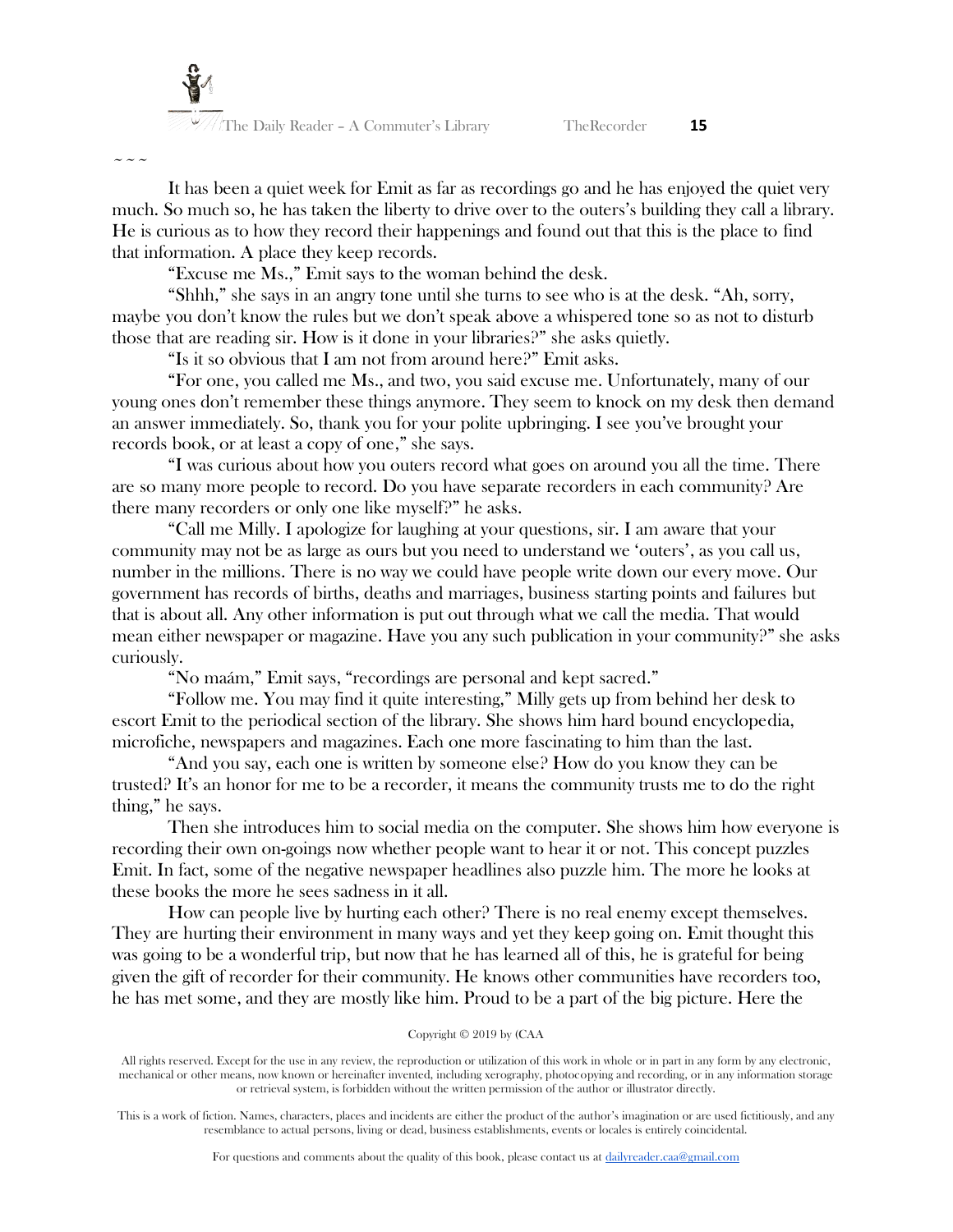

All The Daily Reader – A Commuter's Library TheRecorder **16** outers are all trying to be the picture and not be part of anything bigger than themselves. Emit feels sadness inside his heart, he can't seem to shake this odd feeling.

"Emit? What are you doing here?" Amethyst asks picking her head up from her book.

"Amethyst Jermaines, oh, I'm sorry. Did I disturb your reading? I'm not supposed to speak above a whisper Ms. Milly told me," Emit answers surprised to see her.

Amethyst sits up a little more. She has never seen Emit outside of the community. He looks so large in this room. Everyone in the community loves Emit, he is so kind and caring; it is why people call him for so many things to record. They want to see him. He brings happiness when necessary and solace if it applies. As a healer, Amethyst can appreciate all that is Emit and seeing him so close right now is like seeing him for the first time.

They say when you go outside people can still tell where you came from and seeing Emit here, she can surely tell. She gets stares because of her blue streak in her hair, people out here ask her how she gets her roots so blue and she has no idea what they are talking about, she was born with hers. She tries to tell them this but they don't understand and they get offended that she won't share who does her hair.

"I'm here to look up new medicines that the outers have come up with. Some of them make sense to me, the plant-based ones, others, not so much. Did you know they have chemicals that can alter a body's chemistry? It's amazing to see but I'd be so afraid to use them. Our body systems are not quite the same I don't think. But the ideas are fascinating. Emit, have you heard me? You look sad." She says

"What? Oh, I'm sorry Amethyst, it's just that I thought we were more alike than we are. Ms. Milly showed me this idea they call social media where people record their own lives for all to see. This upsets me. I record to make history correct not to make myself look better than the next guy. All of these things are so disillusioning. I'm going to head back, I have my car. Are you ready to go? I can give you a lift," he says solemnly.

"Emit, that is very kind of you. I think I would like a ride back. Let me put away the books I took out ok? I'll only be a moment," she answers

Emit watches as Amethyst glides through the library to put her books away. She had taken out twenty of them, they were all over the table in front of her open to various pages. She is always looking out for people. Things like this warm his heart to see such kindness. He has been at a few of her healings to record them. She does well with both animals and people.

She has a smile that brightens a room when she walks in. Emit wonders who her other half is. Now that her father is not around to guard her, she will need someone. Her brothers have their own wives and families to watch after, they can't take her in too.

"Ready?" he asks as she approaches again.

"Yes, thank you. I love coming here when things are calm in the community. It's close enough so that I can get back quickly if I need to. Only, today, I didn't take my car I used the bus system, it takes much too much time, it would never do in an emergency. I'm glad you're here. Have you seen Hatch's new baby? He is so handsome you could give him your heart so quickly," she says adoringly.

# Copyright © 2019 by (CAA

All rights reserved. Except for the use in any review, the reproduction or utilization of this work in whole or in part in any form by any electronic, mechanical or other means, now known or hereinafter invented, including xerography, photocopying and recording, or in any information storage or retrieval system, is forbidden without the written permission of the author or illustrator directly.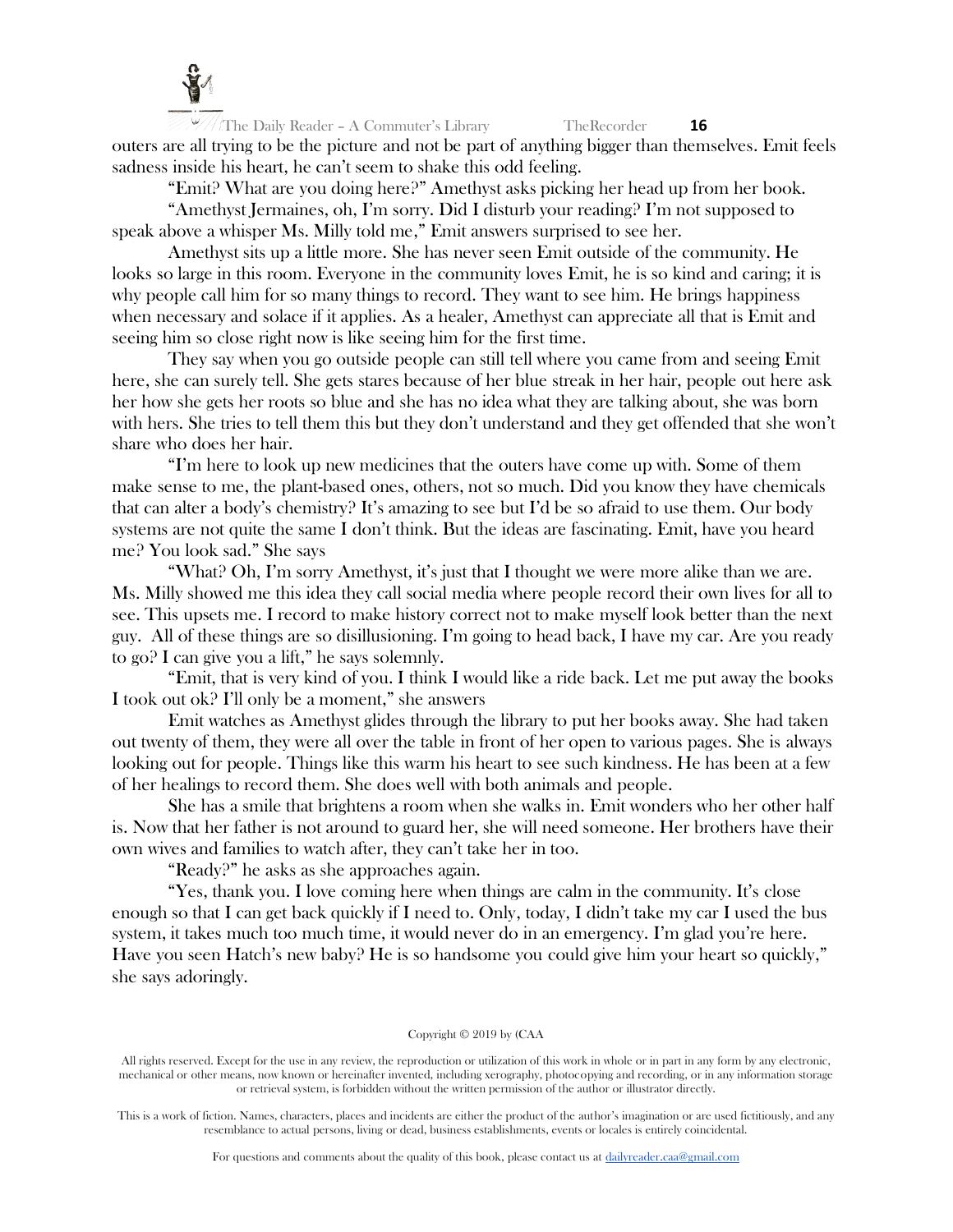

"Yes, I saw him. I recorded the events of the day too, right away I might add. Oh, I'm sorry, I should not have said that about someone else, you might get the wrong impression of them. They are good people Amethyst. I really…." he stumbled on his words.

Amethyst puts her hand on his and says, "No worries, no one around here heard you and wouldn't know who or what Hatch is anyway. Come, let's get lunch before we go all the way back. My brother's diner is on the way home, I stop by there a lot when I've come here," she adds

"That sounds like a plan. I've been there before, chef makes a grand soup. My favorite food of all," he exclaims.

"Really? You have a thing for soup? Such a big man like you, I'd have thought whole cows is what you snack on," she says with a smile.

"Hmmmm, a nice thought, but not a practical one. I have to keep in shape to make sure I can be everywhere at once. I suppose you have to too. I do appreciate a good steak now and again though. I use my mom's recipe when I want a good one. She had the best, no contest," he smiles. "Here is my car, let me get the door for you," he says as he pulls the passenger side door open.

"Thank you Emit," Amethyst's stomach does a jump as she watches him run around the car to his side. He puts another coin in the meter before getting in.

"Why did you do that? The next person pays, you already paid for this spot," she says.

"I like to share the wealth, maybe by doing this, I will make someone happy today," he smiles.

Amethyst smiles too and her smile does something to his stomach, but he is not sure what that something is. The two talk constantly all the way to the restaurant, out of the car and to their seats. There has not been a break in conversation yet. Then the waitress interrupts them.

"Whoa Amethyst come up for air and tell me what you want to order," the waitress says.

"Oh, Hi Myrtle. You remember Emit, don't you? The recorder," she says with pride in her voice.

"Happy to meet you Myrtle," he says. "I'll have your biggest steak and Amethyst will have one bigger. We both want a side salad with no dressing and only one serving of fried potatoes, we will share. Oh wait, bring us both a house favorite drink please," he smiles

"How did you know Amethyst's usual order? Wow, he is good. Better keep this one young lady," the waitress addresses Amethyst before she walks away.

"Oh, I'm sorry, I didn't ask you if it was ok for me to order for you. Ugh, I'm not a very good companion, am I? Tell me what you want, I'll go over and change anything," Emit says holding his head down.

Amethyst looks at him in amazement. How did he know exactly what I wanted? Literally it's all I ever get here. He is so in tuned to me. Why is he so sad? Poor Emit, he does not know the power of his own charm. She reaches across the table and holds his hand. "Emit look at me, please," she says.

Emit looks up slowly, her eyes are pleading with him, at least he thinks they are. "Yes?" he asks.

"How did you know? I mean really, she is not kidding, it's what I order all the time. She only asks what I want because sometimes I change my drink. Myrtle is my brother's wife she

# Copyright © 2019 by (CAA

All rights reserved. Except for the use in any review, the reproduction or utilization of this work in whole or in part in any form by any electronic, mechanical or other means, now known or hereinafter invented, including xerography, photocopying and recording, or in any information storage or retrieval system, is forbidden without the written permission of the author or illustrator directly.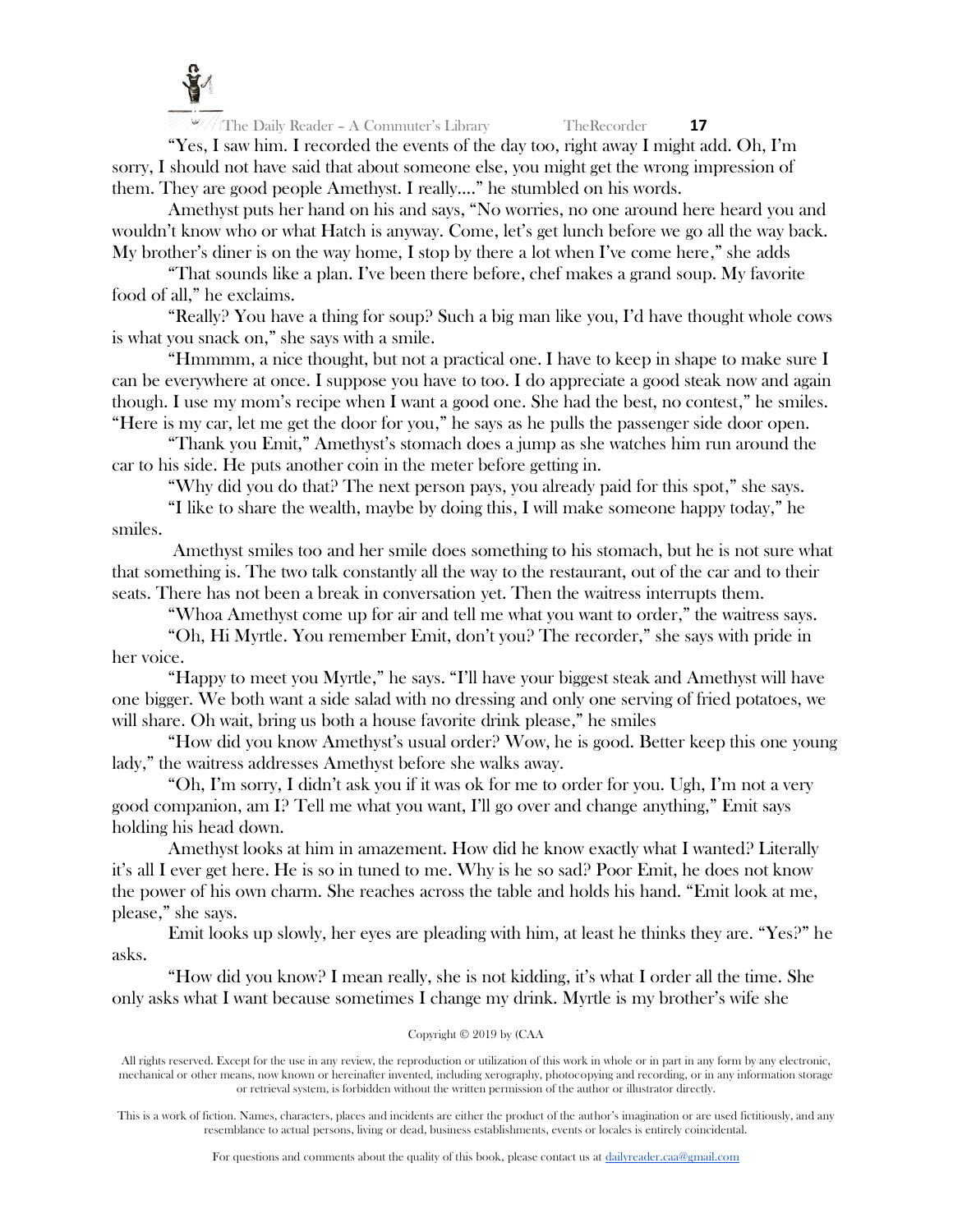

 $\frac{18}{10}$  The Daily Reader – A Commuter's Library TheRecorder **18** knows me well, but it is you she doesn't, I think you impressed her," she says still holding his hand. She can feel the sadness in him. All the gaiety in the car was not enough to change his inner mood and as a healer she can't do a person's emotions. She can only change the body not the heart. "How can I make your happiness come back?" she asks.

"There is nothing to heal here Amethyst. I'm having a nice time with you. But I do feel a bit bad for making you laugh when maybe you want to still be contemplating your father's return to nature," Emit says quietly.

"Actually, my father did not always appreciate my laughter, he said as a healer I was supposed to be thinking at all times so that I would be ready to save a life at a moment's notice, if necessary. Emit, he was not like me in so many ways it's a wonder I received his gift. My brother's all received my mother's gift of being creative. One is a chef, as you know, and another is a weaver. Then there is my oldest brother who also was a healer, until he joined the outers in their pursuit of better medicine. He joins them out in the forests to find new plant-based medicines.

Father was not proud of him, but the rest of us are. He uses his healing gift to help them to see if the medicines work. You remember him don't you Emit? You recorded when he saved that young boy from falling from the sycamore tree a couple of years ago," she says as she finally takes a deep breath. "Sorry I tend to talk in full conversations in one breath," she smiles.

Emit leans back in his chair but before he could speak the waitress appears. "Emit, did you record the baby from the Tudor mountains? Or was that someone else?" she asks.

"Um, I was not home that day, it was someone else. I heard there were a lot of problems, they had to call a healer after the birther could not finish the job and then there was a spirit healer called as well. A lot can happen when a child joins the world. As wondrous as it is, it takes a lot of work on the part of the mother, the birther and everyone around them," Emit instructs her.

"Wow Emit, you really know birthing. I'm impressed. I hope you can be at my next one," Myrtle says.

"Myrtle! When? Oh my, this is wonderful news. Isn't this great news Emit?!" Amethyst jumps from her chair to hug her sister in law. She puts a hand on her belly and smiles, the baby feels strong. "Whoo hoo!" she says before she sits down.

Emit smiles at her enthusiasm. "I guess you told her," a male voice says from behind Myrtle. Amethyst jumps up again to hug her brother. He hugs her back and swings her from side to side. Emit watches this enjoyable exchange with a pang in his heart. He wishes that he could have had that with his brother but his brother is no longer around, he returned to nature last year after an accident. The healer could no longer help him.

Emit looks down at his food, he wants to share in her joy, as a matter of fact he finds himself wondering how her brother is feeling right now holding her so tight. Where did that come from Emit? He asks himself. "Oh Emit I could not be happier, I'm so glad you started eating without me because sometimes I can get lost in my brother's lives and forget I'm with anyone," she says still in her excitement.

"Oh, there I go again. I'm so used to being alone I forgot my manners. Please eat some. I'll wait for you to catch up. It was not nice of me," Emit kicks himself under the table.

# Copyright © 2019 by (CAA

All rights reserved. Except for the use in any review, the reproduction or utilization of this work in whole or in part in any form by any electronic, mechanical or other means, now known or hereinafter invented, including xerography, photocopying and recording, or in any information storage or retrieval system, is forbidden without the written permission of the author or illustrator directly.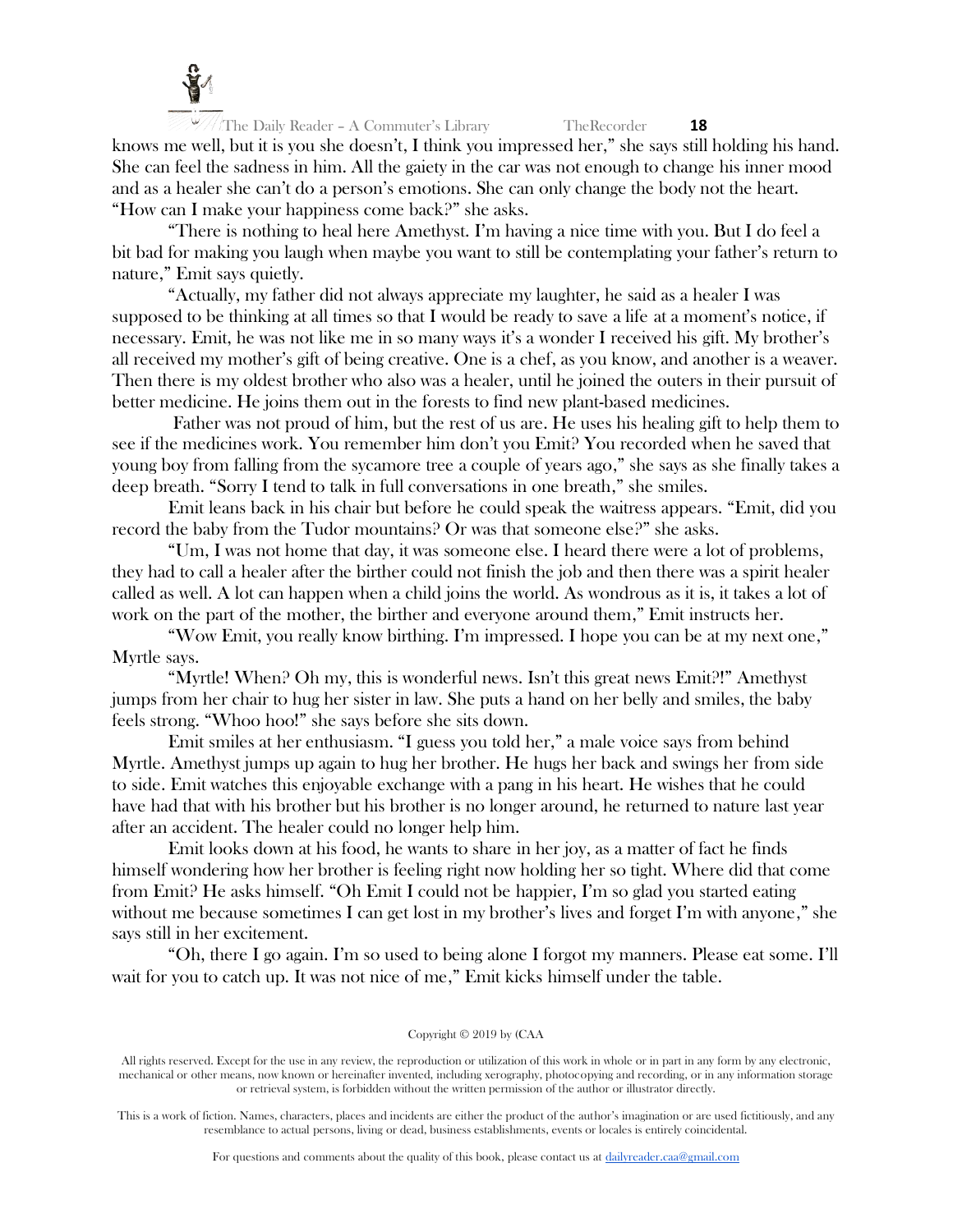

"Emit, I will catch up easily. Have you ever seen me eat a steak? My brother always tells me to slow down because he doesn't think I even taste his meats. Please, go ahead and eat, I didn't mean to make you feel bad again. Honest I didn't. I am happy you feel like yourself here. It's a great place isn't it?" she asks with a mouth full of food.

"I like watching you eat Amethyst. Most women don't enjoy a good steak. On top of that you are enjoying the salad with equal enthusiasm. I suppose as a healer you need all your nutrients and your body responds positively to what you give. I've never seen that in someone before. I've had a nice time being with you this afternoon. I'm happy for your brother and Myrtle, new life is always good news to me. I was the one who recorded your father by the way," Emit speaks quietly as the restaurant has become full with patrons and he doesn't think it wise to announce personal information.

"Yes, I know Emit. The family is told who the recorder is in case there is a discrepancy." She says quietly back to him.

"Discrepancy?" he sits up quickly feeling accused.

"Well, yes, sometimes family members get very picky about how they want things recorded in the end. You did a wonderful job why do you look so scared right now?" she asks.

"I'm good at my position Amethyst. I take pride in every recording. I check and double check them, no one has ever called me back on something. How else could I take your comment?" his voice a little shaky now trying not to get emotional in front of all these people.

Amethyst sees Emit's reaction and she knows he is hurting right now. She also sees that his hand is shaking and he wants to leave. She can always get another steak tomorrow. Besides, she wants to satisfy him more than her stomach for once. "Come Emit, let's leave now. We can pick up dessert later if you still want to be seen with me. Do you want to go over to the flaming pond? I find the pond a good place to relax. I use it all the time to heal my own thoughts," she says as she stands up to help him understand she means to leave.

Emit looks up, Amethyst's eyes are glistening, oh damn Emit, you made a woman cry in public. The Elders aren't thinking of you, you can't even think of anyone but you. Her hand is out idiot you'd better take it or you'll be insulting her twice in one meal. Emit says to himself. He stands to take her hand, Amethyst calls to Myrtle that they will grab more later.

They walk to the car hand in hand but after Emit puts her in the car, he hears something. 'Emit, she is sweet on you, I hope you see that, and no, you didn't do anything wrong, that glistening in her eyes is for you, not sad tears. Sorry, this is Myrtle I am a listener and with listening comes talking but only when necessary and this time I found it necessary. You two are very much alike, she always feels she does the wrong thing or says the wrong thing, same as you have been thinking at lunch today. By the way, I only listen when a person's thoughts are loud and you've been yelling at yourself this whole meal. Relax. Take the day for what it is. A chance meeting and a really nice way to get to know each other. Obviously, the Elders are helping out, there is no healing to be called to and no recordings this whole time you've been together. Goodbye my new friend."

The words stop as he gets into the car. He looks out his window and sees Myrtle at the door, he nods his head and she does too. He knows it takes a lot for a listener to do the talking as

#### Copyright © 2019 by (CAA

All rights reserved. Except for the use in any review, the reproduction or utilization of this work in whole or in part in any form by any electronic, mechanical or other means, now known or hereinafter invented, including xerography, photocopying and recording, or in any information storage or retrieval system, is forbidden without the written permission of the author or illustrator directly.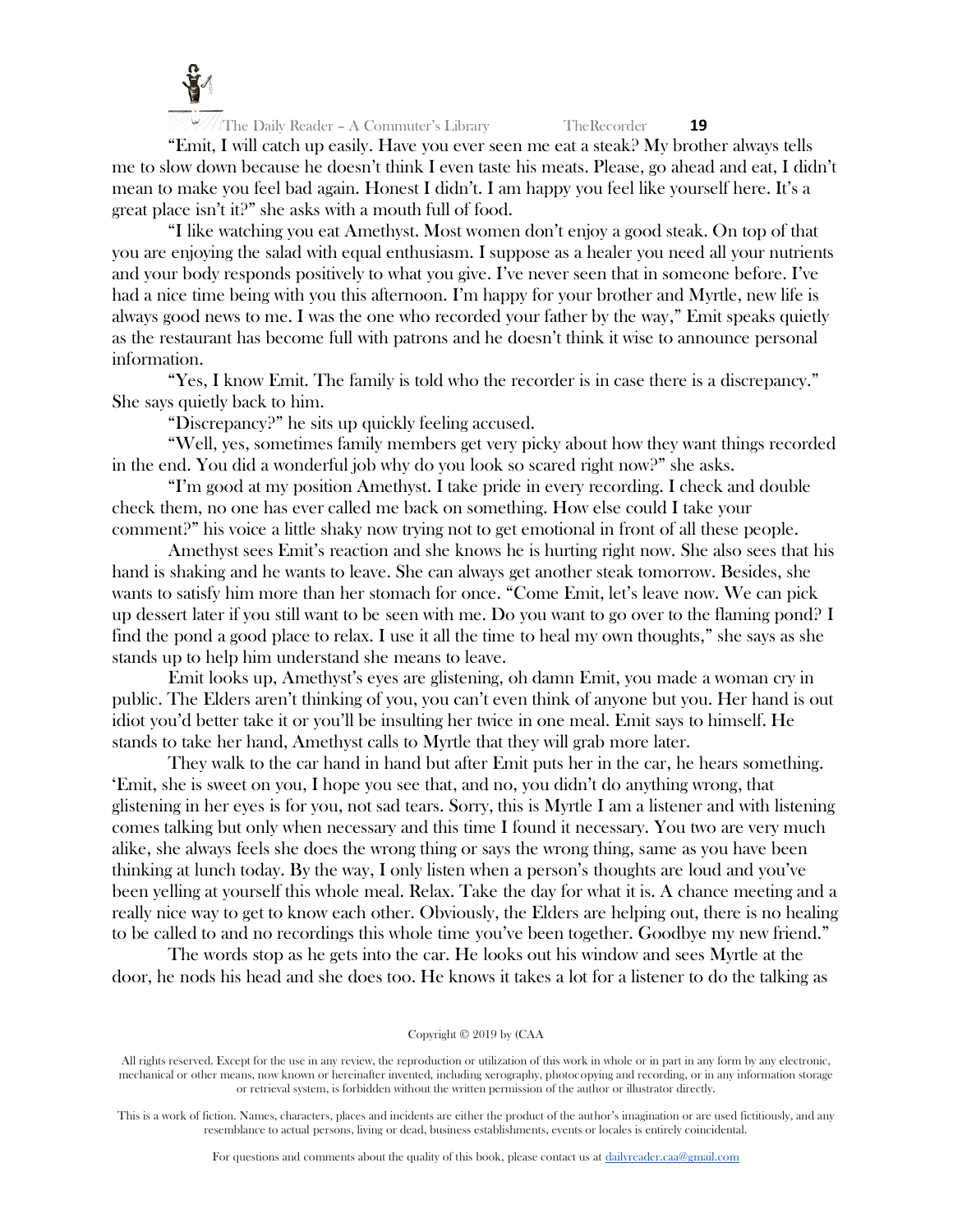

The Daily Reader – A Commuter's Library TheRecorder **20** well. She will most likely go in and sit down a few minutes. So, she thinks he is supposed to be with Amethyst right now. Ok, why not, he will try and let himself be open.  $\sim$   $\sim$   $\sim$ 

Emit and Amethyst meet for steak lunches once a week now for a couple of months. They visit the fire pond at midnight together to see the flames at their best. They talk, they laugh and occasionally they even cry. She doesn't seem to mind that his emotions come out sometimes and he doesn't mind that she has a hard time saying words in the right way, her intentions are always good. People understand that about her and accept her healings.

Hatch and Diametree have invited the two of them over for dinner tonight. Hatch says they haven't had guests since the babe was born and who better to have than his best friend and his new girl. Emit hadn't realized Amethyst was his until Hatch made that statement, the idea really made him smile.

They arrive early, of course, because Emit always does. Amethyst knocks on the door, "A beautiful home here," she says to him.

"Why thank you, we like it," Diametree says as she opens the door. "Come, let me show you the rest. You men can deal with the baby." Amethyst giggles as she is escorted away from Emit, she looks over her shoulder to see him with the babe in his hands, they are so loving, his eyes are taking in the babe in is arms, before she even leaves the room the child is asleep on Emit's large arm.

"So, time is getting close, what are you two going to do?" Diametree is never one to use extra words.

"I know that. In our community we are almost at the point of no return even if we wanted to. I like him Diametree, everything about him, but he is still so hard to read sometimes. Emit lives in his own mind and it's hard to join him sometimes," she sighs and sits down on the stool by the counter to help Diametree chop some of the greens.

"Emit is a simple man Amethyst. You are the first person to get this close to him. He has always longed to be with someone but he is probably scared. He most likely feels you are too good for him. I'll bet he goes to see the Elders Waller soon. He is close with them. If I spoke out of turn I'm sorry, I have a tendency to speak my mind and not care who will hear me," she says looking at the shocked expression on Amethysts face.

Amethyst stares at her for a moment, "I'm not shocked you said what is on your mind, I know he is close with the Elders Waller, he has spoken of them. I'm shocked that you feel we are a complete heart. I'm not sure I know how that is supposed to feel," she says.

"When you inhale, he exhales. You come in a room, he lights up, you watch him and you light up. I don't know if it can be any simpler than that. Who do you see in your mind the last before you go to sleep, who do you see at the first light of day?" Diametree asks.

"Emit," she says thoughtfully, "Oh my goodness Diametree, can this be real? Could we have found each other by happenstance? Fairy tales are made of ideas such as these. We'd best finish up in here, no telling what those men are discussing."

# Copyright © 2019 by (CAA

All rights reserved. Except for the use in any review, the reproduction or utilization of this work in whole or in part in any form by any electronic, mechanical or other means, now known or hereinafter invented, including xerography, photocopying and recording, or in any information storage or retrieval system, is forbidden without the written permission of the author or illustrator directly.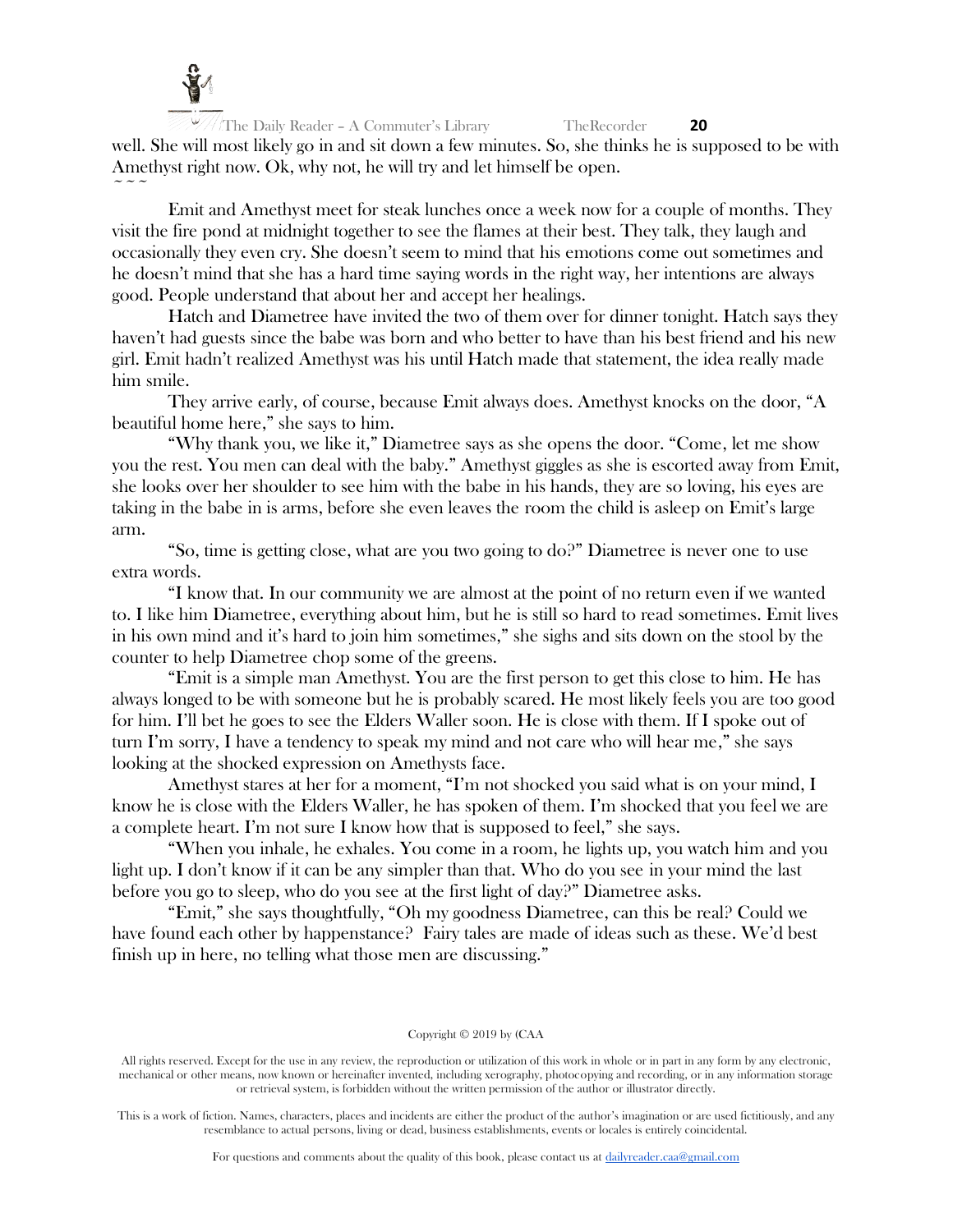

The women laugh and continue cooking together as if they have been doing the same routine for years. Hatch sits with Emit in the sitting room. "Emit, how are you going to secure her heart? Something big or small?"

"Hatch! What makes you think this is the time for something? Yes, she is a wonder to be around, and yes, I think of her in all sorts of ways but a heart complete? Without the Elders involved? Next to impossible," Emit exclaims.

"Emit, it happened to me and Diametree, remember?" Hatch says.

"Yes, so there was the one in a million, it should not happen again. At least not so soon," Emit says.

"Why not, maybe it happens more often than we all think. Maybe, we are lead to believe that it's impossible so we appreciate it so much more when it's really there. Emit, it's time. You either do something yourself or go speak to the Elders Waller," Hatch says.

The women walk in laughing loudly, Emit loves Amethyst's laugh it always takes over her whole body. "Shhhhh, girls, he is asleep," Emit says in a hushed voice.

The women hold their stomachs and run out of the room laughing even more. "I don't want to know, do you?" Hatch asks. Emit shakes his head.

 $\sim\ \sim$ 

Emit sits outside Elder Waller's window hoping to speak to him sooner than later. Last time he was here, it took a couple of hours. He sits and waits patiently though, this is too important to be rushed.

"Good afternoon Emit, I take it things are well with the community because I don't recall any weddings recorded that are amiss. Is it about the Menny's twins? Are they ok?" The Eldress asks.

Emit turns to greet the Eldress, he will speak to her if that who is out here, it is their wish. "Good afternoon Eldress Waller. You are looking lovely as usual. I like the greens in your hair," Emit says casually.

"Why Emit, if I didn't know better I'd say you were looking too close at this old lady," she teases.

"Old is in the mind Eldress. I am actually here on a personal matter. A matter of the heart; believe it or not. Is it possible that I, too, have found my heart's other half without your intervention?" he asks.

The Eldress smiles, she knew they would find each other, she has been watching them ever since that accidental meeting at the outers's library. "Emit, finding one's heart's other half involves a lot of faith in the powers that be. You've always believed in all that our community does. I am assuming you are asking to make this official, am I wrong?" she asks with a smile he can't see because his humble head is hanging low.

"Yes maám," he answers simply.

"I will be right back," she leaves the courtyard for a moment and returns with a small box for Emit. "This is what Amethyst will appreciate the most," she says to him, "ask her to complete

# Copyright © 2019 by (CAA

All rights reserved. Except for the use in any review, the reproduction or utilization of this work in whole or in part in any form by any electronic, mechanical or other means, now known or hereinafter invented, including xerography, photocopying and recording, or in any information storage or retrieval system, is forbidden without the written permission of the author or illustrator directly.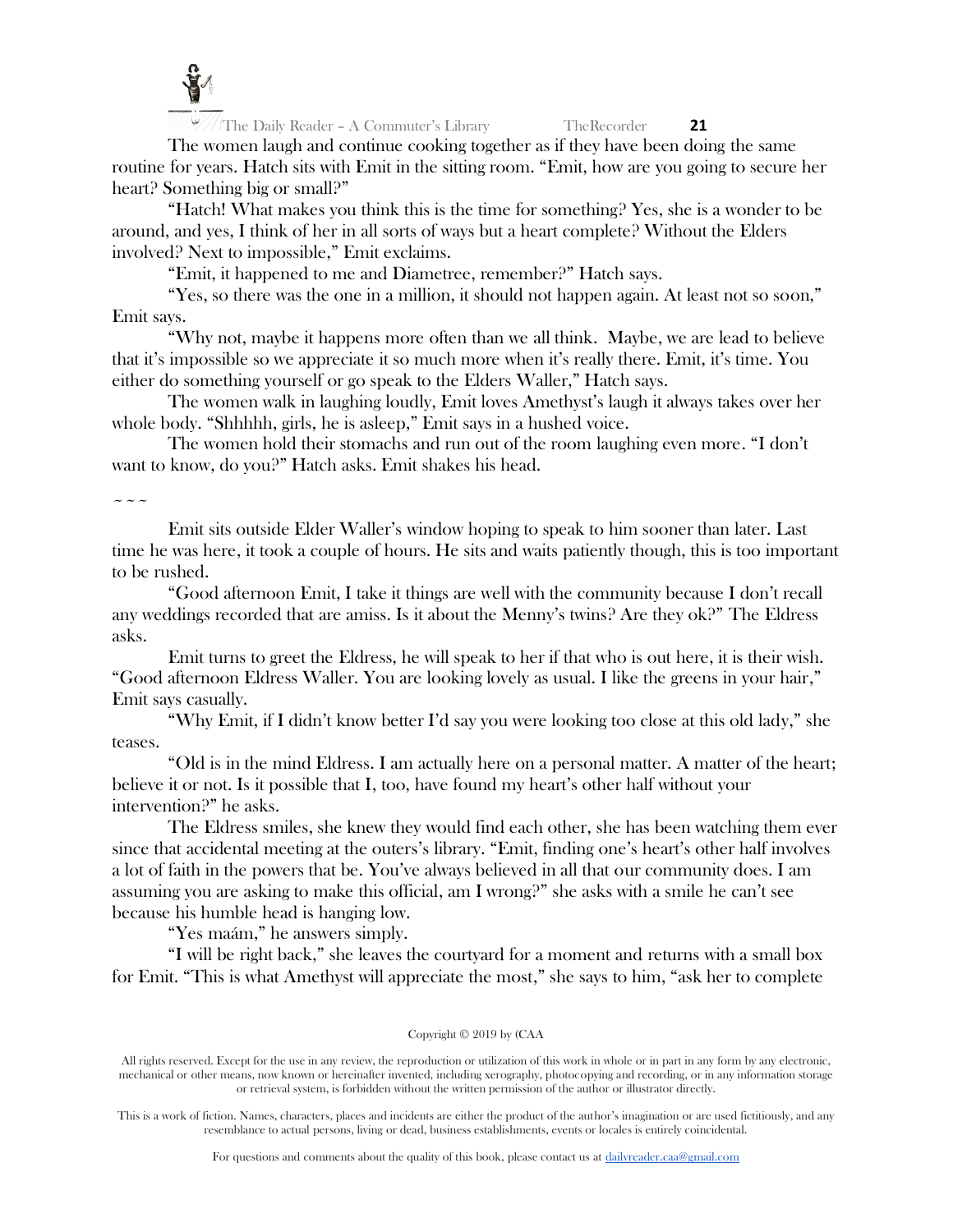

The Daily Reader – A Commuter's Library TheRecorder **22** your heart, I'm pretty confident she will accept the gift as well as your heart," the Eldress smiles again.

"Thank you maám, I think I now know what it means to be inwardly happy. We are meeting at the fire pond again tonight, I think I will talk to her then, yes?" he asks for confirmation that this is a good idea.

"You can plan that, but as you know, either one of you can be called away at any given moment, let it go if that happens, and if there are no interruptions, congratulations my dear child." She opens her arms to him and Emit willingly walks into them. Eldress Waller does not offer her hands to too many. Her hug feels complete to Emit, it's the only way he can describe how he feels in her arms.

 $\sim\sim\sim$ 

For two weeks Emit and Amethyst have been trying to meet up at the fire pond. Emit is beginning to think the Eldress told him about not making it there because it was not supposed to happen there. But where is such a moment supposed to happen? Where else makes her so happy? Her brother's restaurant? With her brother the traveling medicine man? Or her brother the weaver? All these people make her happy all the time. Eating makes her happy all the time too.

Emit sits up in his bed, an idea has come very clear to him. He quickly gets on his computer and sends out electronic mail messages to all of her brothers. Within minutes he receives the answers he is hoping for. Emit resumes his sleep with a smile.

In the morning, Emit is called to do three different recordings before lunch, Amethyst has been busy with a few animals that are having difficulty breathing. Emit is hoping that his evening plans will go smoothly. Everything and everybody is set to do their part, and he has the gift from the Eldress to give her, at the right time.

Emit picks up Amethyst at her home right before her usual dinner time. "Good evening Emit. You're looking awfully happy tonight," she says with a smile.

"I am actually. Can I come in?" he asks.

"Sure, why not. I'll open the windows though because it's been hot in my place all day and you may not like it as much as I do," she says walking to the window.

"I like it when it's hot too, I usually open all my windows when friends come over," he smirks at the coincidence.

Amethyst looks to see if he is joking, he isn't. "Well, who would have thought? Would you like a drink? I made some nut cookies if you'd like," she answers him.

There is a knock at the door, Amethyst stands to open the door, "Hey baby sister, am I too late?" he asks. Emit watches as Amethyst's face lights up and she jumps into her big brother's arms. He lifts her as easily as a leaf in the wind. A horn honks behind him, and the two of them look outside. Her other brothers, along with Diametree and Hatch are all getting out of cars and coming to the house. Amethyst never needs a reason to celebrate life, before she even knows what is going on, she runs out to everyone to give hugs and receive twirls. All of her brothers are much larger than she is, this has always been her favorite kind of hug.

# Copyright © 2019 by (CAA

All rights reserved. Except for the use in any review, the reproduction or utilization of this work in whole or in part in any form by any electronic, mechanical or other means, now known or hereinafter invented, including xerography, photocopying and recording, or in any information storage or retrieval system, is forbidden without the written permission of the author or illustrator directly.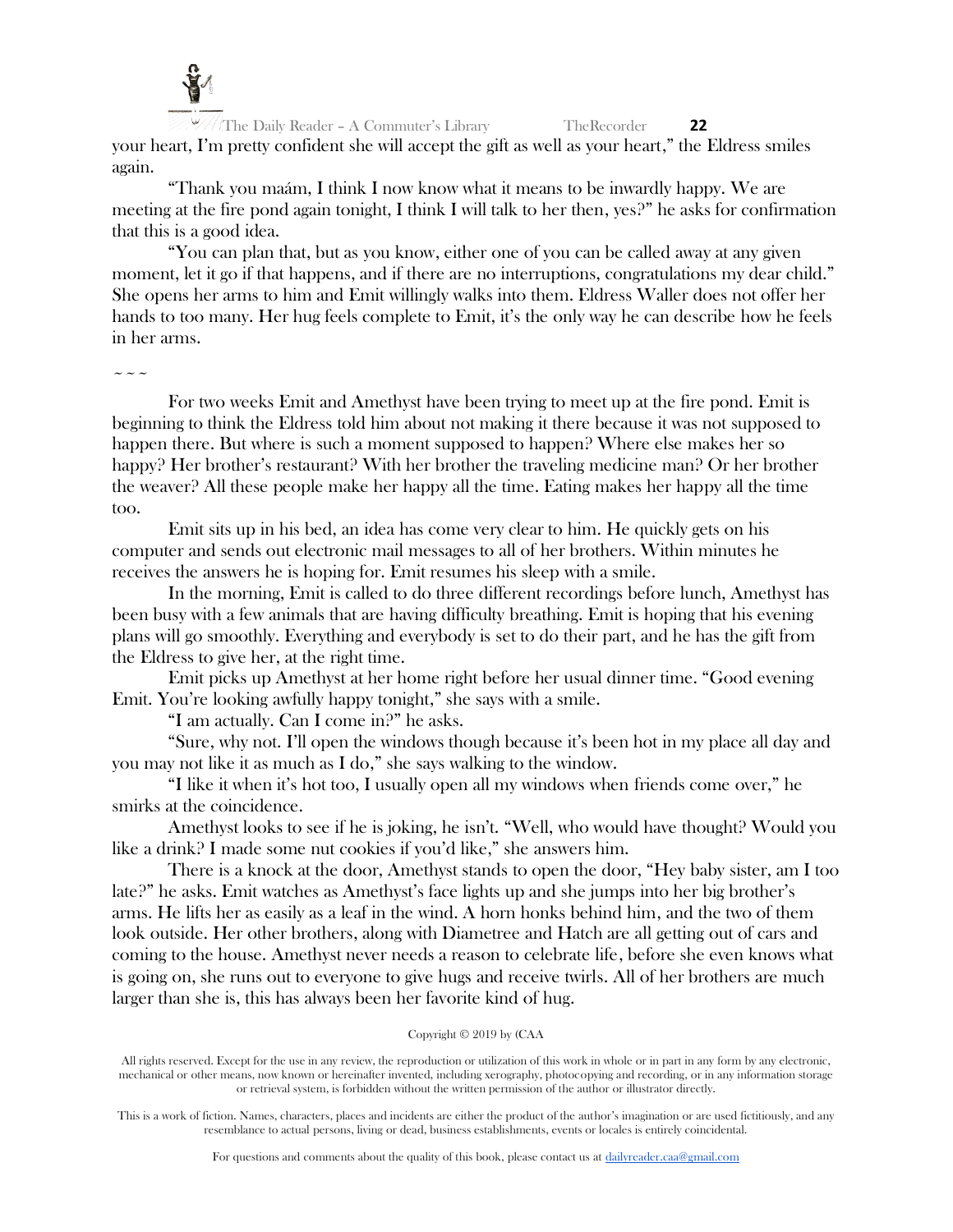

Diametree and Hatch receive the same enthusiasm. They all walk into her place together and Emit is still sitting on the chair. With all the laughter and all the cheers Amethyst finally sees him still sitting there and she smiles at him, the biggest smile she has ever given him.

With her brothers gathered around her and her friends by her side as well, Emit begins to speak, "Amethyst. I never knew that I was living with half a heart. I never knew that it needed completion until I met you. I thought that maybe I would at least find a mate, and that was even a maybe, but then I found you. Well, I knew you but I never knew about you.

I never knew you liked your home warm, but your feet cold in the midnight waters like me. I didn't know you could eat a steak faster than your larger counterparts and enjoy it even more when you do, I learned how to see the flowers not only for their beauty but for what they can do for us. I saw how you can take a seemingly wilted plant and bring it back to flourish.

I am that wilted plant too Amethyst. I am in need of flourishing but I won't be able to do it without you. While I may tower above you physically, you are so far above me in every other way. It is for these reasons and more that I ask you to please say you are willing to complete my heart on a daily basis. With the blessing of the Elders Waller, I bring you this," Emit walks towards the crowd of people and Amethyst meets him half way.

She takes the box and opens the lid. A ring made of a petrified healing plant and on top is a seed. Her heart skips a few beats in excitement. She takes the seed in her hand and whispers to him, "This is what you make tea from to enable you to have children. I will save it for when it is officially recorded that we are married. This ring is all I am. I do not know how you knew this, but this plant is what healing stems from, only a healer would know. You are wise beyond your years Emit. This will give me strength and knowledge to do what needs to be done for so many people. And you my dear Emit will give my life all that it will need." She slides the ring on her thumb as is the custom of her community and puts the seed in her locket for safe keeping.

As Emit stands taller he picks her up in his arms and she grabs him around his neck. He holds her close to see her face and into her eyes. "Is that a yes?" he smiles.

"Yes!!"

The whole crowd begins to cheer. Emit puts her down so she can show off her ring, the seed, she will keep as their secret. No one needs to know. Hatch walks over to his oldest friend, "Well, that was a great speech sir. In front of all that she cares about. You did good man, you did real good," he pulls his friend in for a hug.

 $\sim\sim\sim$ 

The Elder Waller performs the ceremony himself. Diametree was asked to make the flower wreath for the bride's headdress, Hatch is in charge of making sure all the brothers know what their part is because there is no father to do what needs to be done.

After the ceremony, in a private room, the Eldress Waller gives them a private blessing, she serves them their first meal together and then leaves to join the others in celebration.

"A steak, how apropos," Amethyst says.

# Copyright © 2019 by (CAA

All rights reserved. Except for the use in any review, the reproduction or utilization of this work in whole or in part in any form by any electronic, mechanical or other means, now known or hereinafter invented, including xerography, photocopying and recording, or in any information storage or retrieval system, is forbidden without the written permission of the author or illustrator directly.